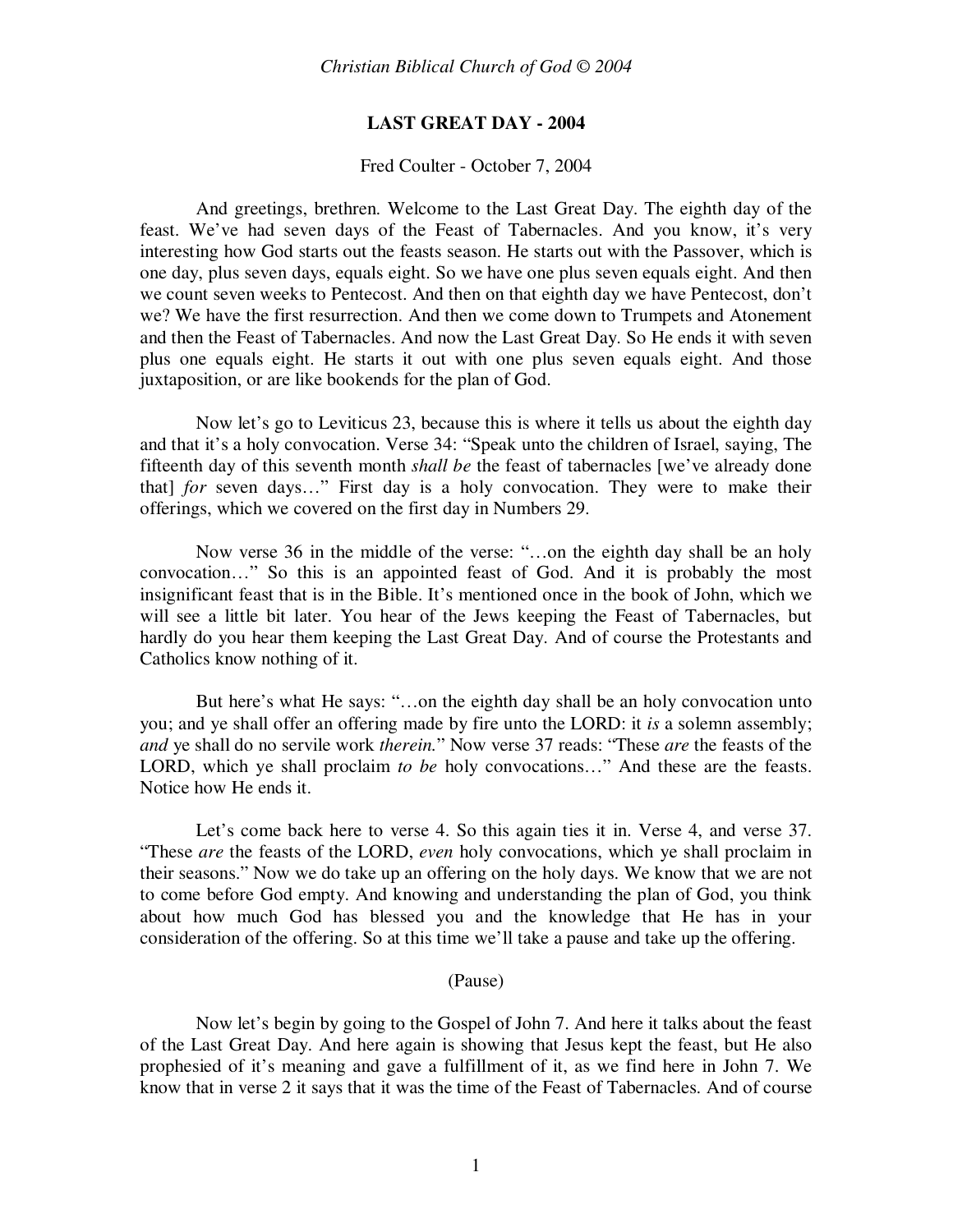Jesus went up and kept the Feast of Tabernacles. Now let's come down here to verse 37. And this was a special ceremony called the Ceremony of Water, which took place as the sun was going down to end the seventh day, and the beginning of the Last Great Day.

 Now let's pick it up here John 7:37: " 'Now in the last day, the great *day* of the feast, Jesus stood and called out, saying, "If anyone thirsts, let him come to Me and drink [prophecy of universal salvation]. The one who believes in Me, as the scripture has said, out of his belly shall flow rivers of living water' " (John 7:37-38, *FV*). Again, a type of spiritual life, spiritual truth, spiritual cleansing. And all of these things are all a part of what we have here in what Jesus is explaining. And there has to come a time when God undoes all evil. And this is the day that pictures when God does that – when He gets rid of all evil in the whole human family.

 Now verse 39: "But this He spoke concerning the Spirit, which those who believed in Him would soon receive; for *the* Holy Spirit was not yet *given* because Jesus was not yet glorified." So it had it's fulfillment beginning when they received the Holy Spirit when the church began. And it's going to have it's fulfillment in the end. But what is the meaning of the Last Great Day? And why do we call it the Last Great Day? Well first of all we're going to see that just like God has always done, that which is considered least among men produces the most for God.

 Now let's come to Isaiah 14 and let's see what God has declared. And the first thing we need to understand and always remember is that God has a purpose and He is going to carry it out. He is God and He looks down on the nations and as far as compared to Him what are they but a drop in the bucket. They aren't even weighty enough to be counted as dust in a scale of balances, is it? No.

 Now here Isaiah 14:24. Let's read this: "The LORD of hosts hath sworn, saying, Surely as I have thought, so shall it come to pass; and as I have purposed, *so* shall it stand…" Whatever God's purpose is, it's going to stand. That's why God has given His word, has given His Spirit, and also has given choice – whether we believe in God, whether we love God, whether will keep His commandments, whether we will do the things that are pleasing in His sight. And as I mentioned yesterday: the way that you understand God's plan is by keeping His commandments. That's what it says in Psalm 111: "A good understanding have all they who do *His commandments*…" (Psa. 111:10).

 Now verse 26: "This *is* the purpose that is purposed upon the whole earth…" Yes, it talks about breaking the Syrian, which is a type of the beast as fulfilled in Revelation 19, as we saw yesterday. So He has a purpose that is proposed upon the whole earth. "…And this *is* the hand that is stretched out upon all the nations." God's hand. He's going to do it. You know, and I just imagine that the throne of God is a whole lot closer to the earth than we think. But you see, being spiritual we don't see it. "For the LORD of hosts hath purposed, and who shall disannul *it?* and His hand *is* stretched out, and who shall turn it back?" (verses 26-27). So God is going to do His purpose. He is going to accomplish His purpose. No man, no angel, not even any of the demons are going to turn back the hand of God. It is just not going to happen.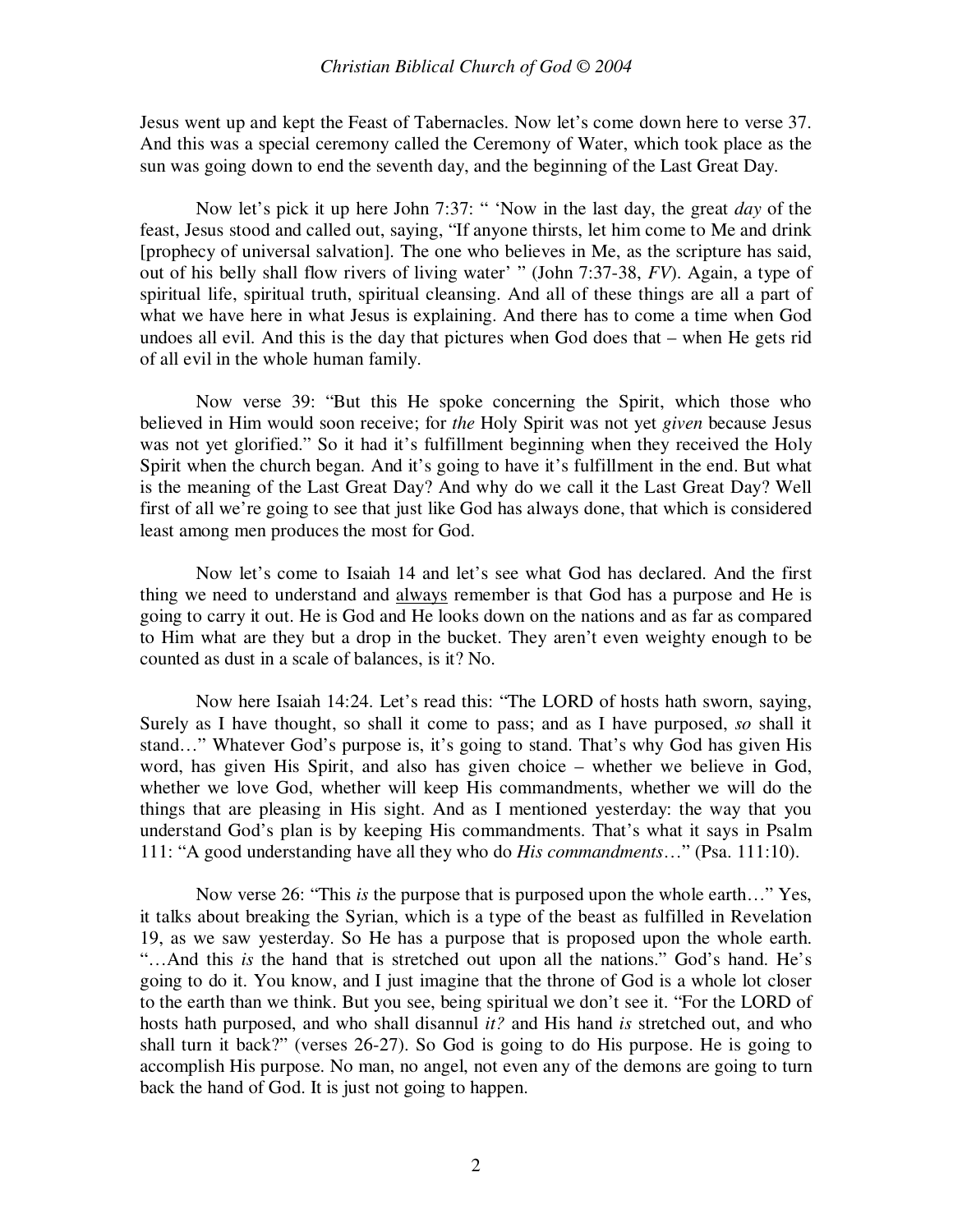Now let's come to the New Testament to the book of Ephesians here and let's understand something that is very profound. And God has called us to reveal His secret to us. And the understanding of this Last Great Day is the greatest fulfillment of the plan of God and it is a secret that God reveals to us. It's a mystery to the world because they cannot understand it because they will not obey Him.

 Now let's come here and begin in Ephesians 1:3. Now see, the whole first chapter of Ephesians is in English the worst sentence in the world. But in the Greek it is one long sentence. Two at the most. So let's get the thoughts together here.

 Verse 3: "Blessed *be* the God and Father of our Lord Jesus Christ, Who has blessed us with every spiritual blessing in the heavenly *things* with Christ…" And those spiritual blessings are going to be fulfilled when we enter into the kingdom of God and are the spirit glorified sons and daughters of God. But He has given us the earnest, the down payment of it now.

 Verse 4. I want you to mark verse 4 because this is the correct translation here. "According as He has personally chosen us…" Now that's what it means in the Greek with the special middle voice verb as I have covered before. And I want you to understand: think about you. And if you're sitting there and you're thinking, "Well, little old me – what do I have to offer God?" You have love, obedience, and God's calling and God's education for you. But God personally has: "…chosen us for Himself before *the* foundation of *the* world…" And that means in His plans He said, "Ok, I'm going to call the firstfruits. They will be in the first resurrection." This is not fatalism, by the way, where most of the churches in the world believe in fatalism. And that is, if you're called you're going to make it and go to heaven. If you're not called you are going to go to hell and be tormented for ever and ever. And this day shows that that lie cannot possibly be true. So the predestination of this whole thing is that He had the plan before the foundation of the world.

 "…In order that we might be holy and blameless before Him in love; having predestinated us for sonship…" That is, all of those who are in the first resurrection have been predestinated for a special sonship, by a special personal calling of God the Father and Jesus Christ. "…For sonship to Himself through Jesus Christ, according to the good pleasure of His own will, to *the* praise of *the* glory of His grace, wherein He has made us objects of *His* grace in the Beloved *Son*; in Whom we have redemption through His blood, *even* the remission of sins, according to the riches of His grace, which He has made to abound toward us in all wisdom and intelligence; having made known to us the mystery of His own will…" (verses 4-9, *FV*). When you understand the plan of the holy days of God you are being invited by God Himself to understand His will. And the mystery is that if you don't keep the holy days, and if you don't keep them the way that God has said and Jesus Christ has shown, you'll never understand it. See, because the Jews have rejected Christ, they don't understand anything. And they believe just as much as the immortality of the soul as any of the religions in the world. Because even though they have the form of the law, they don't keep it; even though they have all of the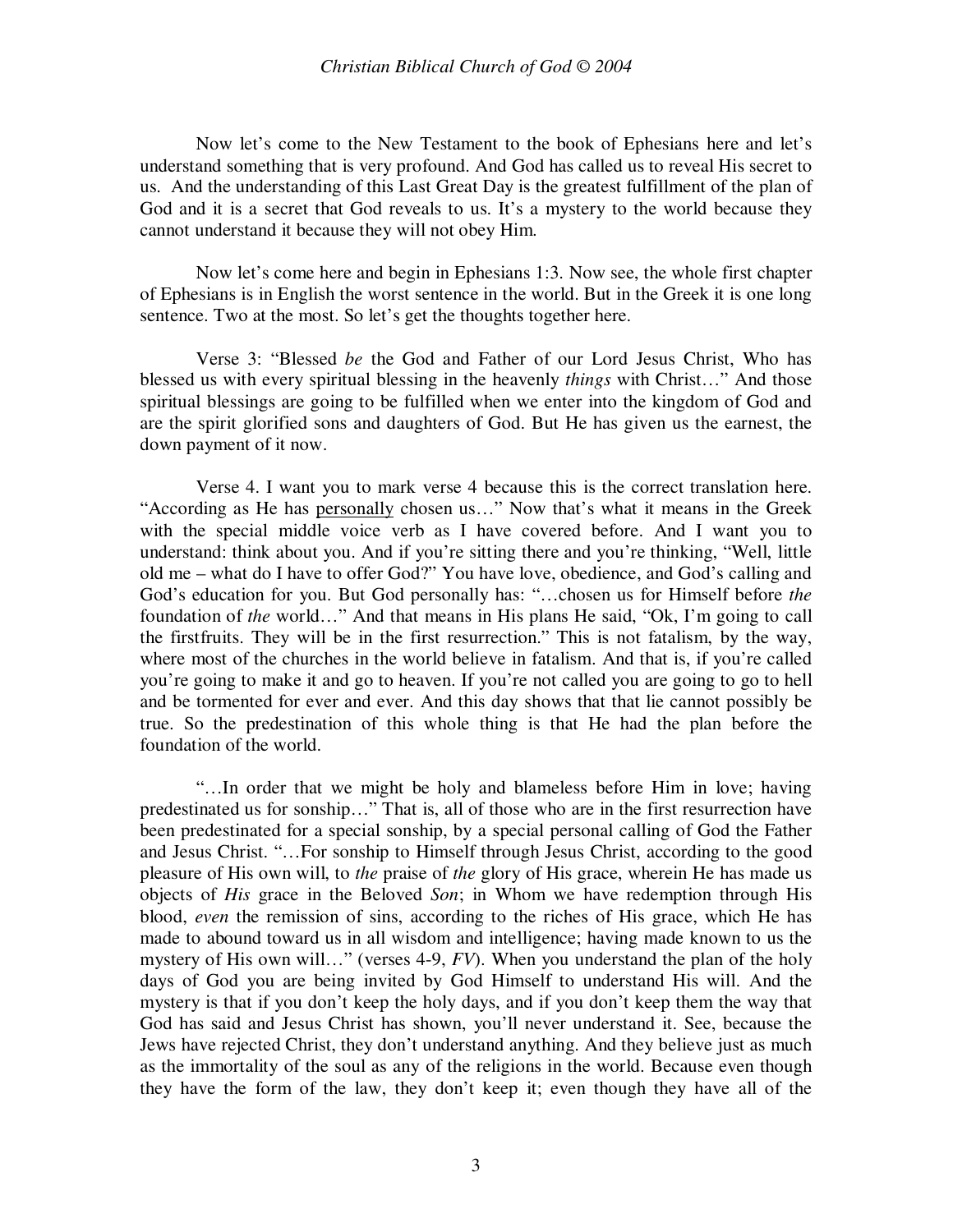prophecies, they don't keep it; even though they have all of the prophecies of Jesus Christ, they don't recognize Him. And so you see, God has called you, God has called me, God has called all the brethren. And down through time, as much as they are able to learn and know and understand. And here we are at the end of the age and what can we do? God has given us His will, His truth, His Word, time to study, to know, to grow, to change, to overcome, and all of these things. And to realize that the very purpose and plan that God thought of at the beginning before the foundation of the world, He has made known to us. Now that ought to be very humbling indeed.

 God has made known to us, see. "…Having made known to us the mystery of His own will, according to His good pleasure, which He purposed in Himself; that in *the divine* plan for the fulfilling of *the* times…" And that's what this is. The Last Great Day is the fulfilling of the last of the times of salvation. "…He might bring all things together in Christ, both the things in the heavens and the things upon the earth…" (verses 9-10, *FV*). Yes, God has a plan. God has the purpose. He has called it. We are part of it. It is fantastic and tremendous for us to realize and understand.

 However, now let's look at the world. Let's understand something very profound. God has chosen the few. Many are called but few are chosen because few repent. Now let's understand something else here. That God has done something that He alone is responsible for. Number one: He's given all human beings the law of sin and death within them (a miniature part of the nature of Satan the devil). He's allowed them to go their own ways. He has let them be ruled by Satan the devil. And God is responsible for that. As a result – as a result how many people have been killed and died in wars and all of the things that have gone on down through time because men just reject God and cannot stand Him? But God is responsible.

 Now we're going to see, yes, there is the unpardonable sin as we have covered in the book of Hebrews in going through that series. Which by the way I hope to finish after the feast. But never the less, here's what God has done. Let's come to Isaiah 29:13. People love to have their religions. Oh they love to take the name of God in a religious sense; condemn all of those who swear and curse; but those who take the name of God in vain in a religious sense are worse than the people who swear and curse and are just totally blinded. And those who are the religious ones don't realize that they are blinded because they don't want to do everything that God has said. An amazing thing, isn't it? Now you stop and think about that –what a fantastic miracle that it is that you understand, that God has opened your mind; that God has called you.

 Now notice, Isaiah 29:13: "Wherefore the Lord said, Forasmuch as this people draw near *Me* with their mouth [Oh yes, got to have religion], and with their lips do honour Me [God bless America], but have removed their heart far from Me, and their fear toward Me is taught by the precept of men [not by the Word of God]: therefore, behold, I will proceed to do a marvellous work among this people, *even* a marvellous work and a wonder: for the wisdom of their wise *men* shall perish, and the understanding of their prudent *men* shall be hid. Woe unto them that seek deep to hide their counsel from the LORD, and their works are in the dark, and they say, Who seeth us? and who knoweth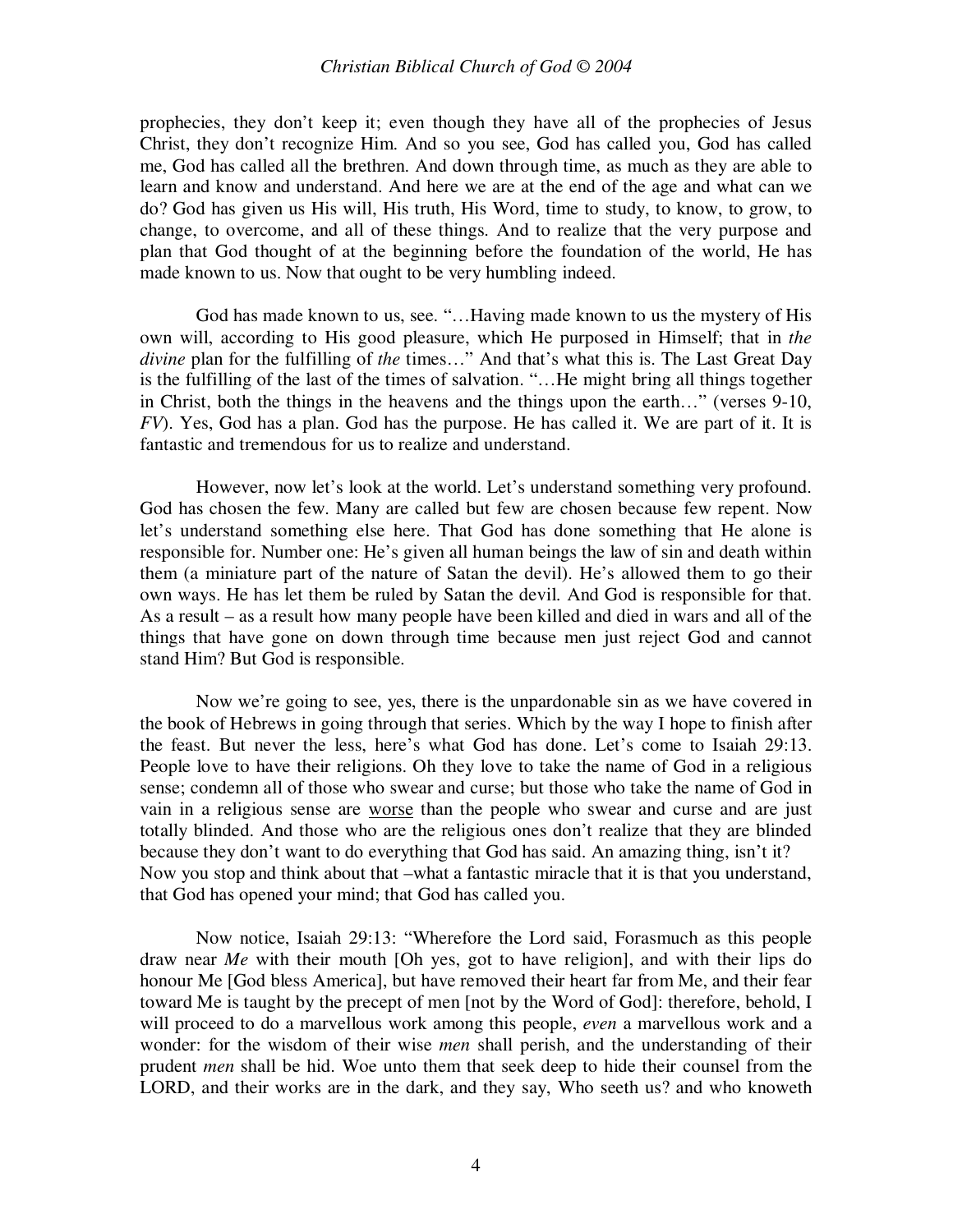us? Surely your turning of things upside down shall be esteemed as the potter's clay: for shall the work say of him that made it, He made me not? or shall the thing framed say of him that framed it, He had no understanding? *Is* it not yet a very little while, and Lebanon shall be turned into a fruitful field…" (Isa. 29:13-17), and so forth. And He's showing the solution to the problem.

 Let's look at some things here which are important for us to realize and carry through on this. Let's come to Matthew 13 now, and let's see where this is fulfilled. And this will help us to answer a couple of very difficult Scriptures in the New Testament to understand. And here we have Christ's explanation of this even a little bit more. Matthew 13:13: " 'For this *reason* [He said to them explaining why He spoke in parables] I speak to them in parables, because seeing, they see not; and hearing, they hear not; neither do they understand.' " Now isn't it amazing that people can have a Bible and not understand it? They can read the words and not comprehend them. They can hear the things said but it's meaningless to them.

 Now notice verse 14: " 'And in them is fulfilled the prophecy of Isaiah, which says, "In hearing you shall hear, and in no way understand; and *in* seeing you shall see, and in no way perceive [and that is true concerning the meaning of the Last Great Day]; for the heart of this people has grown fat, and their ears are dull of hearing, and their eyes they have closed…" They have chosen to do this. So God has selected their delusion, but also to serve His purpose and have mercy on them at a later time. "…Lest they should see with their eyes, and should hear with their ears, and should understand with their hearts, and should be converted, and I should heal them." ' " Well now doesn't this go against mainstream Protestantism, which says, "We have to save everybody. And if you're not saved in our church you're going to go to hell and burn in everlasting fire for ever and ever." How's God going to do that? Who is responsible for all of this? God is.

 Verse 16, He says to the apostles, which means to us: " 'But blessed *are* your eyes, because they see; and your ears, because they hear. For truly I say to you, many prophets and righteous *men* have desired to see what you see, and have not seen…' " Even Daniel didn't understand. Moses didn't understand. Isaiah, Jeremiah, Ezekiel – none of them understood. And even the apostles themselves did not fully understand. We have been blessed at the end of the age to understand this far more fully than they did. " '…and to hear what you hear, and have not heard' " (Matt. 13:13-17, *FV*).

 Now let's look at a couple more Scriptures so we can understand what God has said. Let's come to I Timothy 2. Now here is an enigma. And this is a hard one to answer. And really the answer is found in the meaning of the Last Great Day. This is important. Let's come to I Timothy 2:3, and here is God's desire. But remember God's desire is always modified by the choice of the individual. Let's read it: "For this *is* good and acceptable before God our Savior [that is to pray for quietness and so forth], Who desires all men to be saved [now that's what He desires] and to come to *the* knowledge of *the* truth" (I Tim. 2:3-4, *FV*). Now question: If He blinds them, how can they come to the knowledge of the truth? Now what if they lived a full life and died without having the knowledge of the truth, how can they be saved? Because they must be called. And if God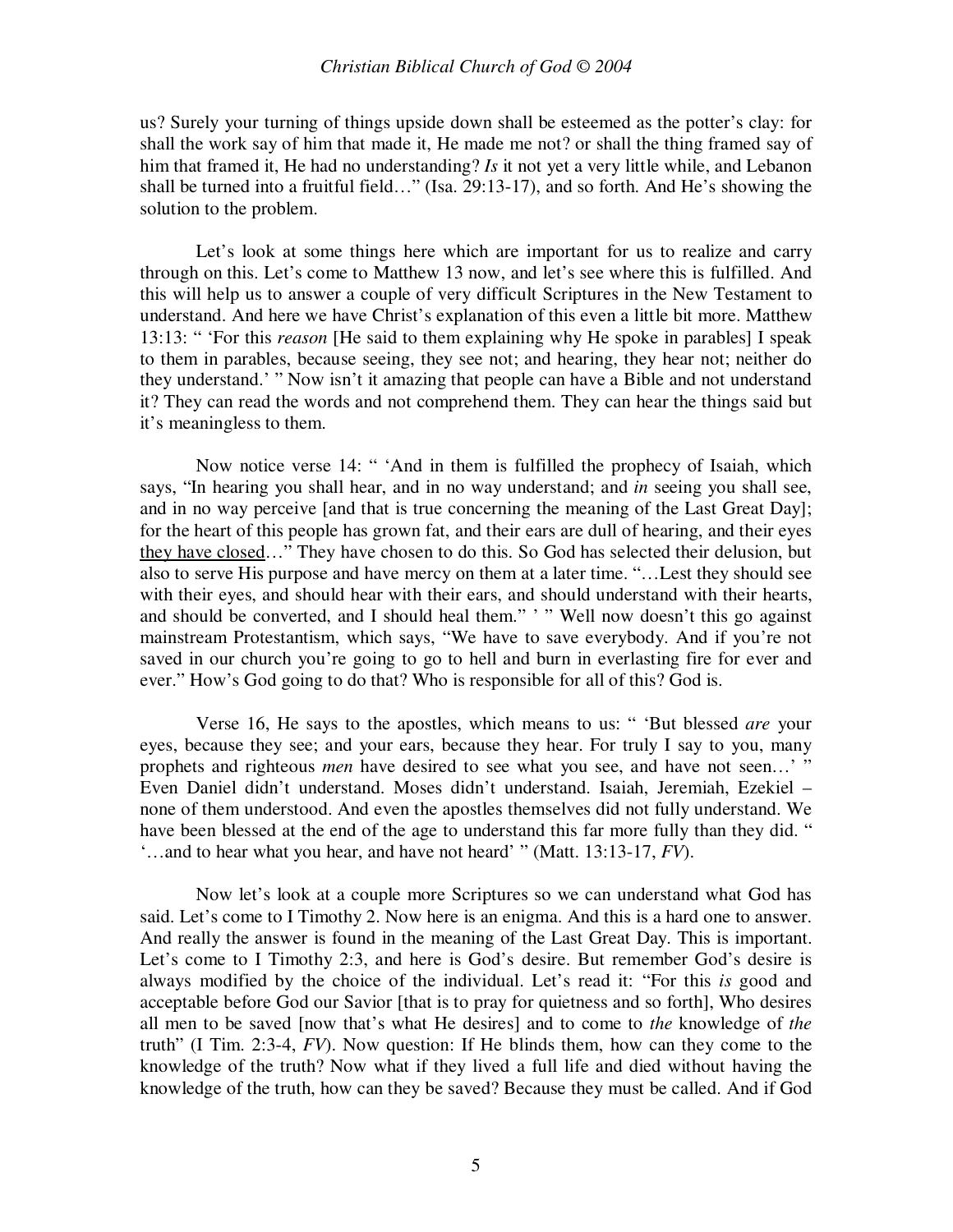has blinded them then obviously God is not going to call them, right? So how's God going to solve this problem?

 Let's come here to II Peter 3. Let's see what is said here in II Peter where Peter was writing about the very same thing. And he says in verse 9: "The Lord is not delaying the promise *of His coming*, as some in their own minds reckon delay; rather, He is longsuffering toward us, not desiring that any should perish, but that all should come to repentance." So He wants them all to come to repentance. And He wants them all to be saved. Now how is He going to do this? If He cuts them off so they don't understand it, how's that going to happen? Now we also have this: that He has used Satan the devil to blind their minds, hasn't He (II Corinthians 4:4), that they cannot understand? Yet it says He wants them all to be saved. So how's God going to do this?

 Well, let's come over here to Romans 9. Let's take a little look into that. Let's see what the apostle Paul wrote. Now we're going to see in these Scriptures that we're going to cover here in Romans 9 (and also Romans 11 in just a minute), that the understanding that we have today Paul didn't quite have it. He knew that it was going to happen. But you see, God had not given the revelation to the apostle John yet, so those Scriptures were not available for him to understand it.

 Now let's come to Romans 9:14: "What then shall we say? *Is there* unrighteousness with God?" That is, because He loved Jacob and hated Esau. Or we could say, because He called some and didn't call others, is God unrighteous? No, because God has to lead a person to repentance. He wants them all to come to repentance. He wants them to all be saved. But He has closed their minds. He has blinded their eyes, and shut their ears, and put them in this predicament. Is God unrighteous in it? Or is not God righteous in doing so? Because you see, the Last Great Day is the rest of the story.

 Let's go on. "What then shall we say? *Is there* unrighteousness with God? MAY IT NEVER BE! For He said to Moses, 'I will show mercy to whomever I show mercy, and I will have compassion on whomever I have compassion.' So then, *it is* not of the one who wills, nor of the one who runs; rather, *it is* of God, Who shows mercy" (Rom. 9:14- 16, *FV*). So if God has called us and shown us mercy, then we ought to be thankful and happy and grateful that God has done it.

 And then he goes on to show that yes, He raised up Pharaoh for the very purpose, you see. Verse 17, quite a verse here: "For the Scripture said to Pharaoh, 'For this very purpose I raised you up in order that I might show in you My power, so that My name may be declared in all the earth.' " And it is. In the Bible, His name and what He did to Egypt is there for anyone to read from that time forward to glorify the name of God. "So then, He shows mercy to whom He will, and He hardens whom He will. Will you then reply to me, 'Why does He yet find fault?' " In other words, why does He still punish people for sin if He blinds their eyes? Because sin has penalties, that's why. So He's not going to take that away. Otherwise how are you ever, ever, ever going to know what's right and wrong? " 'For who has opposed His purpose?' Yes, indeed, O man, who are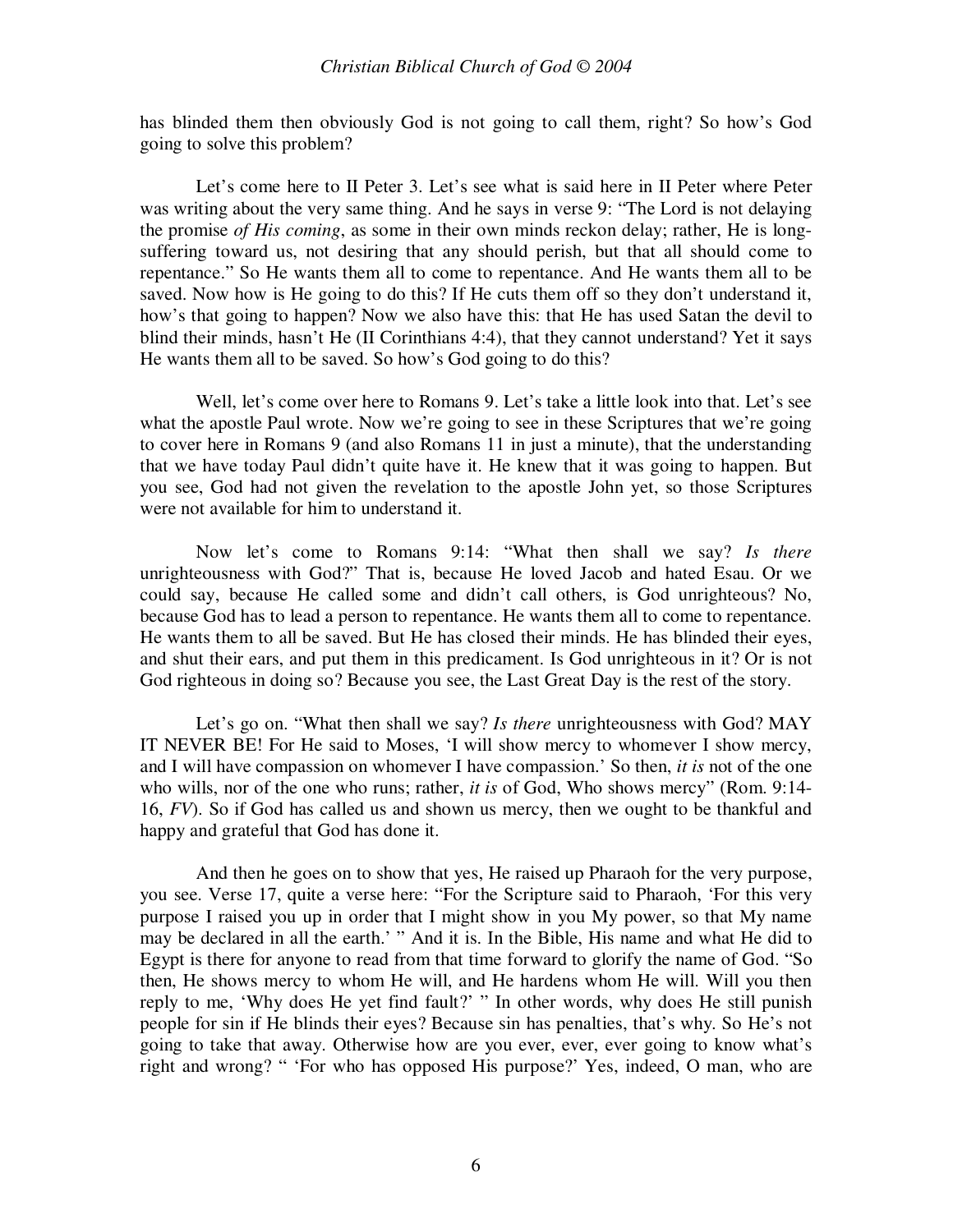you to answer against God? Shall the thing that is formed say to the one who formed *it*, 'Why did you make me this way?' " (verses 17-20, *FV*).

 Then he goes on to explain here a little bit about a potter and all the things that are done there. He says: "Or doesn't the potter have authority over the clay to make from the same lump of clay one vessel unto honor, and another vessel unto dishonor? And *who dares to question His purpose* if God, willing to show *His* wrath and to make known His power, chose in much long-suffering to put up with *the* vessels of wrath which were created for destruction…" Now if God created them for that, how is He going to save them? How is He going to solve the problem? That's the answer of this day. "In order that He might make known the riches of His glory unto *the* vessels of mercy, which He prepared before for glory…" (verses 21-23, *FV*).

 Now let's come here to Romans 11. Now he's talking to the Gentiles and he's saying the Gentiles were seeking God, but not the way that they should have. So they were broken off. Even God cut off His own people that He says He loves. Now he's talking to the Gentiles and he says, verse 18: "Do not boast against the branches; but if you are boasting against *them*, *remember that* you do not bear the root; rather, the root bears you." Isn't that interesting? It shows that it comes all from the Word of God.

 Verse 19: "Will you then say, 'The branches were broken off in order that I might be grafted in'? *That is* true! Because of unbelief they were broken off, and you stand by faith. Do not be high-minded, but fear…" (verses 19-20, *FV*). A good lesson for us. Because God has given us the understanding of His plan and has called us, let's not be high-minded and hooty-snooty and self-righteous and look down on the world.

 Verse 21: "For if God spared not the natural branches, take heed lest He not spare you either. Therefore, behold *the* graciousness and *the* severity of God: upon those who fell, severity; and upon you, graciousness, if you continue in *His* graciousness; otherwise you also will be cut off. And they also, if they do not continue in unbelief, shall be grafted in because God is able to graft them in again. For if you were cut off from an olive tree which by nature is wild, and contrary to nature were grafted into a good olive tree, how much more shall those who according to nature *were from the good olive tree* be grafted back into their own olive tree?" (verses 21-24, *FV*).

 Verse 25: "For I do not wish you to be ignorant of this mystery, brethren, in order that you may not be wise in your own conceits: that a partial hardening *of the heart* has happened to Israel until the fullness of the Gentiles be come in…" God is going to resolve the problem. Verse 26: "And so all Israel shall be saved…" He doesn't know when. But at this time, verse 32: "For God has given them all over to unbelief in order that He might show mercy to all." When? Verse 33: "O *the* depth of *the* riches of both *the* wisdom and *the* knowledge of God! How unfathomable *are* His judgments and unsearchable *are* His ways! For who did know *the* mind of *the* Lord, or who became His counselor?" See, so here we have it. "Or who first gave to Him, and it shall be recompensed to him again? For from Him, and through Him, and unto Him *are* all things; to Him *be* the glory into the ages of eternity. Amen" (verses 25-26, 32-36, *FV*).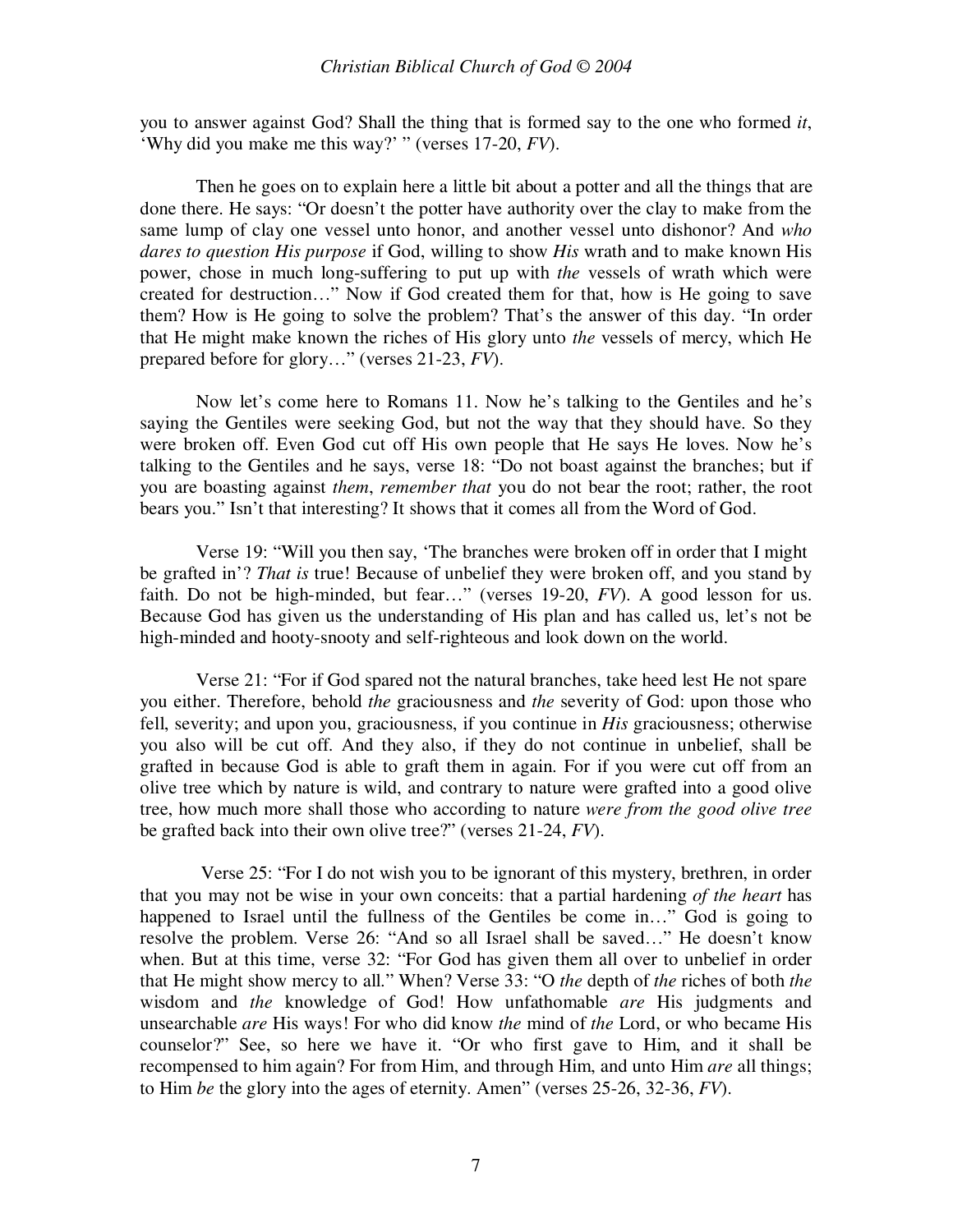So now let's look and see how God is going to begin to solve the problem. Let's come here to Revelation 20. And again, it deals with the millennium. And again, it tells us something that is very important. And it tells us something which shows the mind of God. And it tells us something about the plan of God. So let's come here, Revelation 20:5. Now verse 4 talks about the resurrection of the saints. They will live and reign with Christ a thousand years.

 Verse 5: "(But the rest of the dead did not live again until the thousand years were completed.)" So at the end of the millennium there's going to be a resurrection. Because it says "the rest of the dead shall not live again until the thousand years were completed." Quite an amazing and a profound thing, isn't it? Yes, it is.

 Let's look at some other Scriptures which help us understand this a little bit here. Who are the rest of the dead? Well we know (I Corinthians 15) as we learned on the Day of Pentecost tells us that Christ is the firstfruit, and then all of those who are Christ's at His coming – that's the first resurrection. Well what about all the other people? What about all of those that God blinded? What about those people who were sincere but never knew, never understood, never had the Spirit of God? Are they lost? Are they cut off? Are they destined to have no opportunity for salvation at all? And if the rest of the dead, all of those who were not in the first resurrection, why are they to be resurrected? What is the purpose in doing so? Well, we get a clue.

Let's come back here to John 11 for just a minute, and let's ask the question. We may not read some verses there for the sake of time, but you know that talks about the resurrection of Lazarus. Now why was Lazarus resurrected? Remember, he died and was in the grave for four days. But why did Jesus resurrect him? Even in coming to the tomb Jesus said, "If you believe that I am the resurrection." And his sister said, "Yes, I believe that he'll be raised up at the last day" (John 11:23-27, paraphrased). But she wasn't thinking that he would be raised right then. But, Jesus loved Lazarus, didn't He? Jesus had called Lazarus, didn't He? But he died before a very important thing could take place in his life. He had not received the Holy Spirit. And if he had not been raised from the dead he would not have been in the first resurrection, because you have to receive the Holy Spirit of God and to grow in grace and knowledge and to be resurrected when Christ returns. So therefore he was brought back to life. Same way with the saints who were resurrected, came back to a second physical life in the flesh as we find there in Matthew 27, so that they could receive the Holy Spirit and be saved.

 Now this tells us how God operates. Let's come to Romans 2 because this tells us something very important. Because let's talk about the so-called "good sincere people" out there in the world, because there are many of them out there. Many of them. God hasn't called them. They're blinded. Have they sinned a sin unto death? Have they committed the unpardonable sin? No. As a matter of fact, a lot of them are trying to live fairly decent lives, aren't they? Yes.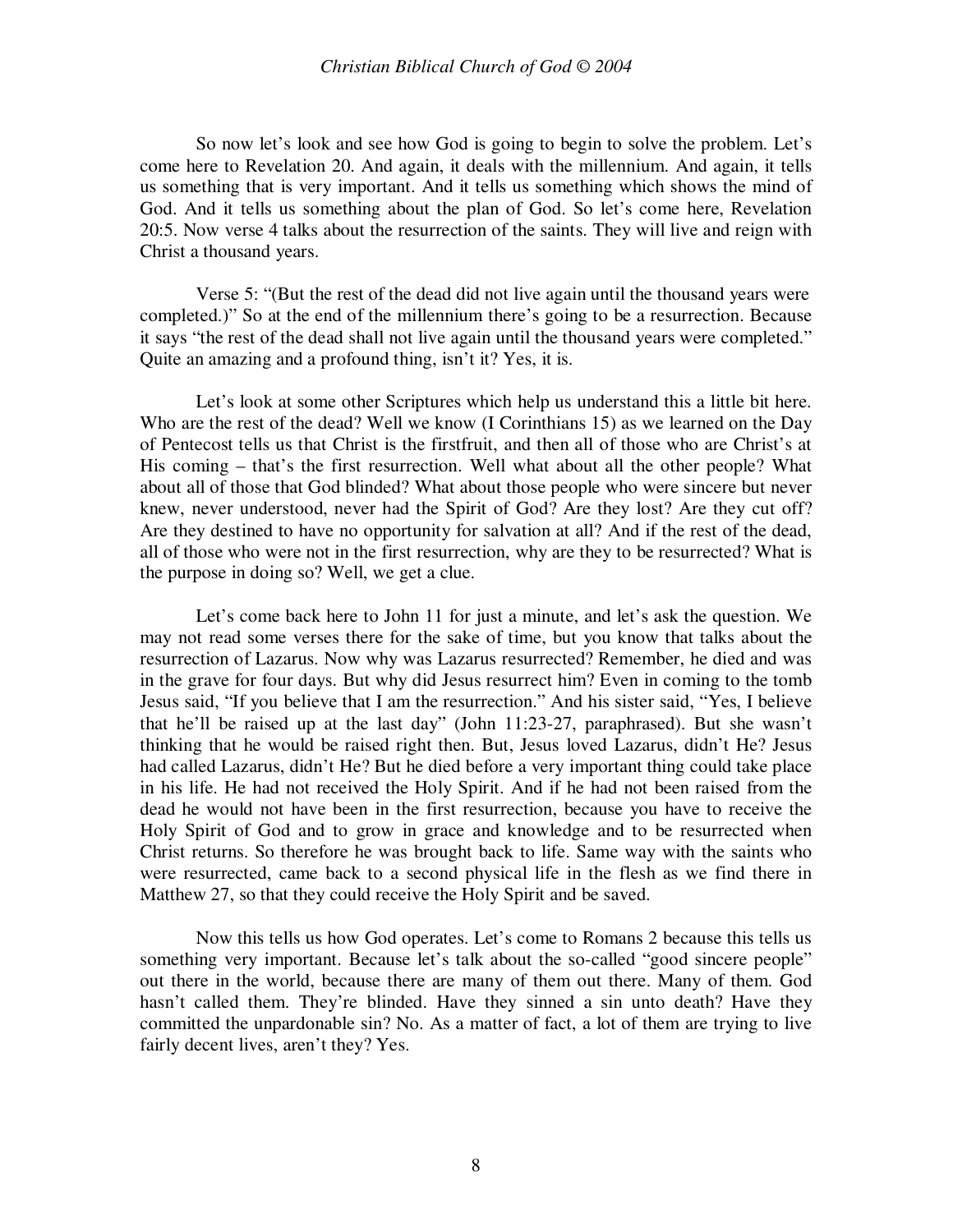Now God talks about this. Romans 2:14: "For when *the* Gentiles, which do not have *the* law [and we could say today - do not understand the law], practice by nature the things contained in the law…" They don't believe in stealing, they don't believe in committing adultery, they don't believe in lying and all of those things. They try and live good decent lives. They try and be honest. But their minds are not open to the Sabbath, not open to the holy days, not open to the Scriptures. But maybe they're even trying in some way to be (as some of the Sunday professing Christians are) trying to lead a decent life. But God hasn't opened their minds to understanding. And the reason that God does this is so that everyone is going to know that no one is going to receive salvation because of the works that he or she is doing. God has to give it. But in cutting people off from having the understanding of the Word of God, then we have a vast area of decent people out there down through all time who have not committed the unpardonable sin. And it talks about here in verse 14, that we've been reading.

 "…Practice by nature the things contained in the law, these who do not have *the* law are a law unto themselves; who show the work of the law written in their own hearts, their consciences bearing witness, and their reasonings also, as they accuse or defend one another;)…" Now notice verse 16: "In a day when God shall judge the secrets of men by Jesus Christ, according to my gospel" (Rom. 2:14-16, *FV*). Now we know this: our names are written in the Book of Life. But what about all of those people out there who have died in wars, and famine, and pestilence, and starvation. What about all of those who died in accidents and floods? What about all of those who were under the influence of Satan the devil before the flood of Noah? What about all of those that have been deceived, that don't know, that never heard the name of Jesus Christ? And long before there were any Protestant missionaries, hundreds of millions of people down through history have died having not known the way of God. And even a lot of the children of Israel and Judah have not known God because He's blinded them. Yes, they've had the Scriptures. Yes, they've had the Word of God, but they don't know God.

 Here, let's go to John 5 now and let's see what Jesus said so that we understand all of those who are to be resurrected… Now we'll cover this in just a minute. We're not going to delve deeply into the unpardonable sin. But here in John 5:25 where Jesus tells us this: " 'Truly, truly I say to you, *the* hour is coming, and now is, when the dead shall hear the voice of the Son of God; and those who hear shall live.' " They'll be raised. That's what happened to Lazarus. That's what happened to the others that He raised. " 'For even as the Father has life in Himself, so also has He given to the Son to have life in Himself; and has also given Him authority to execute judgment because He is *the* Son of man. Do not wonder at this, for *the* hour is coming in which all who are in the graves [that means all who have died] shall hear His voice and shall come forth: those who have practiced good unto a resurrection of life, and those who have practiced evil unto a resurrection of judgment' " (John 5:25-29, *FV*).

 And there are two kinds of judgments, as we will see. The judgment of the unpardonable sin, and the judgment of the person who has not committed the unpardonable sin. So we can extrapolate from what we know from the Scriptures. One: there is a Book of Life, and our names are written in it right now. Could we also say that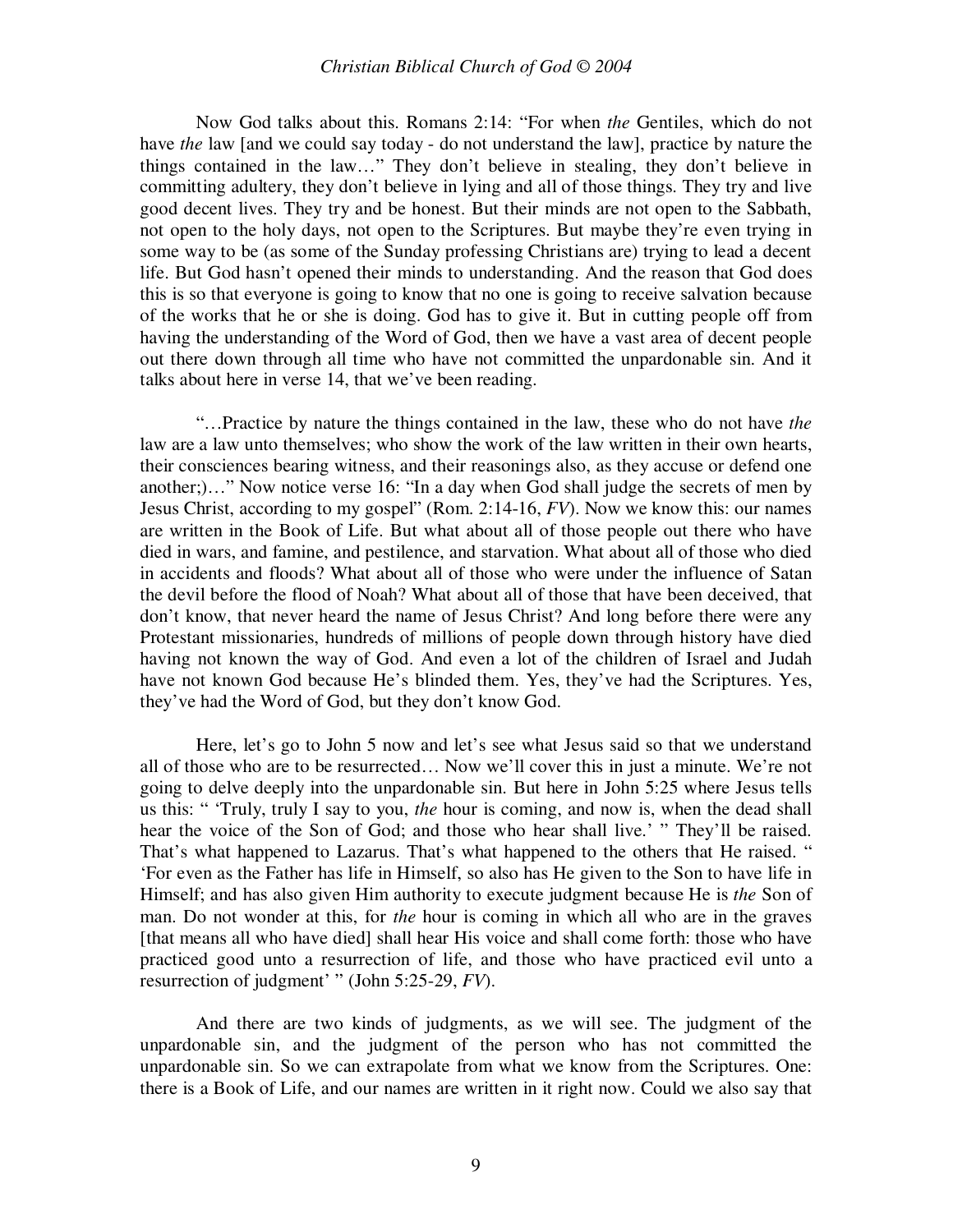in order for all of those who have not committed the unpardonable sin, that their names are also written in a separate book of life to be raised in a resurrection. Have to be, otherwise how can they be resurrected. And we can also extrapolate that there has to be a book of the dead for those who have committed the unpardonable sin to die the second death. Now as we continue we'll go ahead and take a look at those scriptures which show this.

# (Turn Tape)

 …and see where it talks about "the rest of the dead who live not again till the thousand years were finished" (Rev. 20:5). Now remember, they cannot come out of the graves. They cannot be resurrected from the dead unless Jesus resurrects them. Now these are all the people who never had an opportunity for salvation. And I know there are a lot of hard shelled Baptists out there in the world who don't want to give people a second opportunity. Well, what if they never had a first opportunity? What if they need a second life in the flesh (as we will see, this is in the flesh) for a first opportunity for salvation? If God is going to do as He wants to have them come to repentance and be saved, He's got to do it someway, somehow, doesn't He? This is how He's going to do it.

 Now, Revelation 20:11: "Then I saw a great white throne [that's why this is called the Great White Throne Judgment Day] and the one Who was sitting on it, from Whose face the earth and the heaven fled away; and no place was found for them." Billions, and billions, and billions, and billions of people. "And I saw the dead [Which dead? The rest of the dead who lived not again until the thousand years were finished.], small and great, standing before God; and *the* books were opened; and another book was opened, which is *the book* of life" (Rev. 20:11-12, *FV*). Now they're going to have an opportunity for eternal life. Amazing, isn't it? "And the dead were judged out of the things written in the books, according to their works." Now their first life surely couldn't qualify them for salvation. And you can't say because they are good sincere people, therefore they earned salvation a little differently than the rest. because Jesus said that He is the door, and if they come in any other way they are thieves and robbers. So it's not going to be another way. It's going to be according to God's way, see. So here is how God is going to do it.

 Now let's see in the book of Ezekiel where it does talk about this. And then we'll come back to the New Testament again. Let's come to Ezekiel 37, and let's see where there is a resurrection to a second physical life of those who were never called to receive salvation in their first physical life.

 This is quite a long one here so we need to read all of this section in Ezekiel 37 because this is the meaning of this day – when the rest of the dead live again. And we're going to see that it is a second life in the flesh. And as we will see, for a first opportunity for salvation, which they never had before, because number one: God didn't call them. Number two: God blinded their eyes. Number three: they lived before Christ came. They were in other nations other then Israel. And of course this helps answer the question too. Look at all of the things that Israel went through. And this proves a point, which is this: There was not universal salvation granted to those under the Old Covenant. They were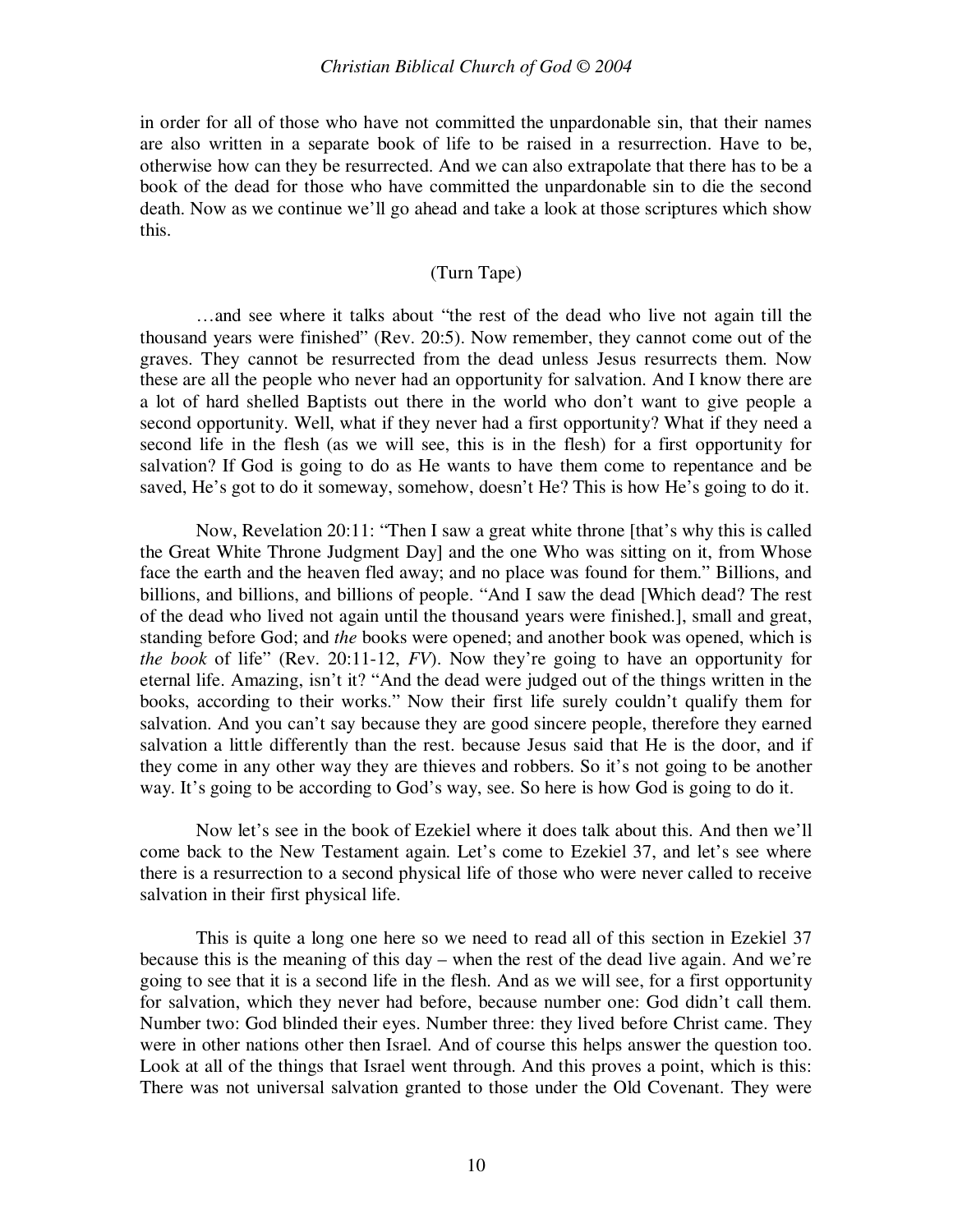required to obey in the letter of the law. But there was no salvation granted to them. Only to the prophets and certain of the kings, and that was it.

 Now Ezekiel 37:1: "The hand of the LORD was upon me, and carried me out in the spirit of the LORD, and set me down in the midst of the valley which *was* full of bones, and caused me to pass by them round about: and, behold, *there were* very many in the open valley; and, lo, *they were* very dry." It was like looking out in a valley and all you see are bones. All human bones. "And He [that is the Lord] said unto me, Son of man, can these bones live? And I answered, O Lord GOD, thou knowest" (Ezek. 37:1-3). He couldn't tell Him whether they could live or not.

 "Again He said unto me, Prophesy upon these bones, and say unto them, O ye dry bones, hear the word of the LORD. Thus saith the Lord GOD unto these bones; Behold, I will cause breath to enter into you, and ye shall live..." Now what kind of life? The answer's right here. Verse 6: "And I will lay sinews upon you, and will bring up flesh upon you…" Let's stop here for a minute before we go on and analyze this any further. First of all, if you see all these dry bones out there, what does it tell us? It tells us these were people who were alive once, correct? Otherwise how are you going to get the bones? It also tells us that it's people who have died. So now here we have the details on how the rest of the dead are going to live after the millennium is finished. He says: "And I will lay sinews upon you, and will bring up flesh upon you, and cover you with skin, and put breath in you, and ye shall live; and ye shall know that I *am* the LORD" (verses 4-6). So here's a group of people that didn't know the Lord. Now then, if their eyes are blinded and if their ears are stopped, there is no way they could know the Lord, right? They lived and died without knowing God. Now then He's going to give them a second physical life to what? To know God.

 "So I prophesied as I was commanded: and as I prophesied, there was a noise, and behold a shaking, and the bones came together, bone to his bone. And when I beheld, lo, the sinews and the flesh came up upon them, and the skin covered them above: but *there was* no breath in them" (verses 7-8). So here they were. They look like human beings again, recreated in the flesh according to the genetics that God gave them when they were first conceived. Amazing, isn't it? No breath in them.

 "Then said He unto me, Prophesy unto the wind, prophesy, son of man, and say to the wind, Thus saith the Lord GOD; Come from the four winds, O breath, and breathe upon these slain, that they may live. So I prophesied as he commanded me, and the breath came into them, and they lived, and stood up upon their feet, an exceeding great army." Well the next question is: Who are they? Well it's answered the next verse. "Then He said unto me, Son of man, these bones are the whole house of Israel…" (verses 9-11). And this tells the rest of the story that Paul was writing about there in Romans 11, that they were cut off – the whole house of Israel, all twelve tribes.

 "Behold, they say, Our bones are dried, and our hope is lost: we are cut off for our parts." They lived lives that were "the wages of sin is death and all have sinned and come short of the glory of God" even though they may have tried to do the best that they could.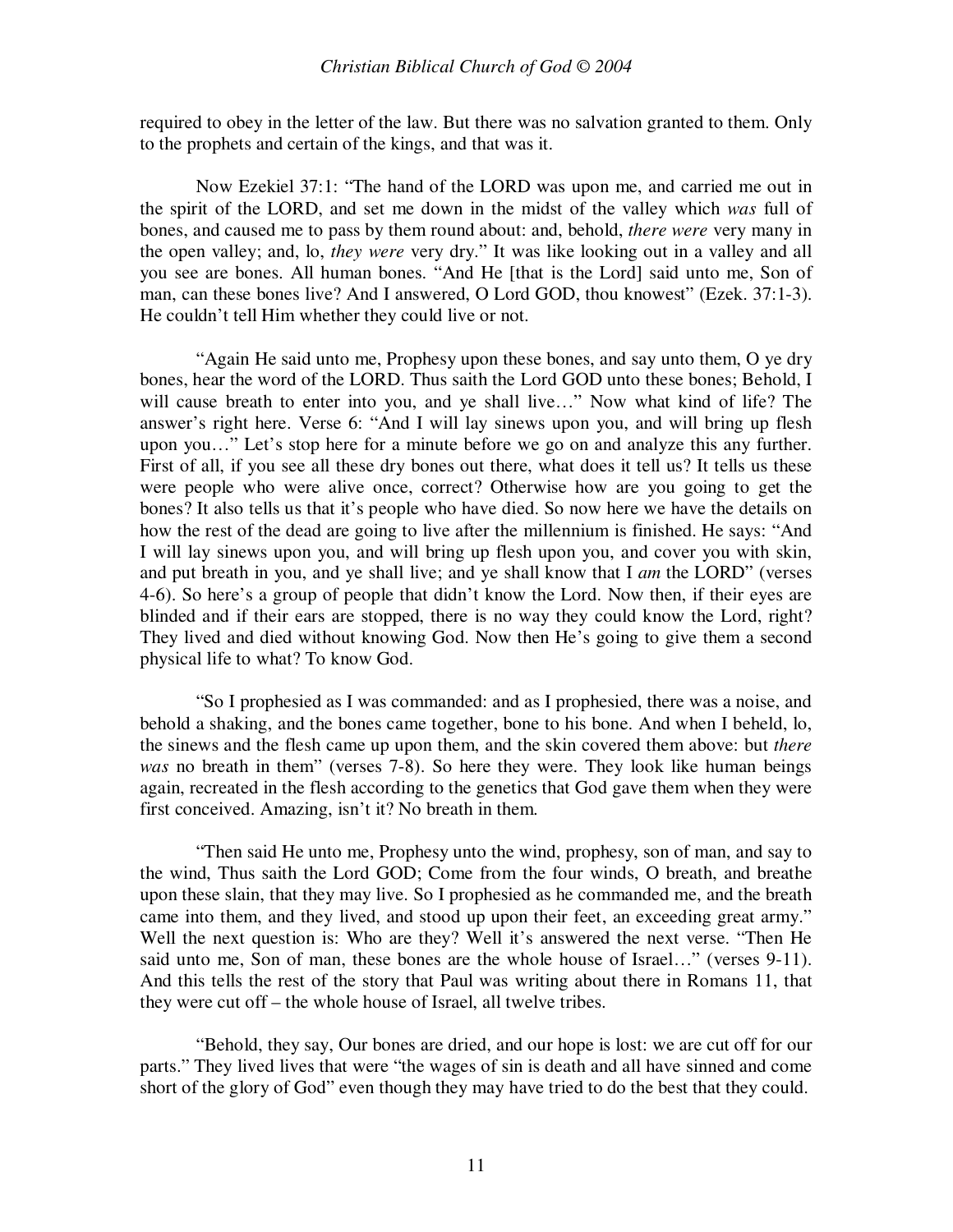"Therefore prophesy and say unto them, Thus saith the Lord GOD…" Now listen carefully to these next verses: "Behold, O My people, I will open your graves, and cause you to come up out of your graves, and bring you into the land of Israel. And ye shall know that I *am* the LORD, when I have opened your graves, O My people, and brought you up out of your graves…" Now it says graves four times, right? Yes. They were dead. They were in their graves. This is picturing the resurrection from the dead to a second life in the flesh. It has to be. But notice verse 14: "And shall put My spirit in you…" An opportunity for salvation. There you go. "…And ye shall live, and I shall place you in your own land: then shall ye know that I the LORD have spoken *it,* and performed *it,* saith the LORD" (verses 11-14).

 Now we come to the book of Matthew. We find something very interesting. Because this happens to Israel. Well, what happens to all the rest of the nations then? There's a principle in the New Testament, as we are turning to Matthew 12 to understand this, which is this: to the Jew first and then to the Gentile. Or, to the Israelites first and then the Gentiles. What happens to Israel also happens to the Gentiles. Very important principle to remember.

 Now here we have in Matthew 12:32. Here's something to understand. This gives us a little definition of the unpardonable sin. Since we have covered that in the book of Hebrews, I'm not necessarily going to cover it here. But the unpardonable sin is the total rejection of God, total rejection of being led to repentance, a total rejection of the Spirit of God, total rejection of God's way completely. Now that is the unpardonable sin against the Holy Spirit of God.

 Now verse 32: " 'And whoever speaks a word against the Son of man, it shall be forgiven him; but whoever speaks against the Holy Spirit, it shall not be forgiven him, neither in this age nor in the coming *age*.' " Now we're talking about the coming age – the Last Great Day. " 'Either make the tree good and the fruit good, or make the tree corrupt and its fruit corrupt; for a tree is known by its fruit. Offspring of vipers, how are you able to speak good things, being evil? For out of the abundance of the heart the mouth speaks. The good man out of the good treasure of his heart brings out good things; and the wicked man out of the wicked treasure brings out wicked things. But I say to you, for every idle word that men may speak, they shall be held accountable in *the* day of judgment.' " God is going to judge us by our words. That's talking about the unpardonable sin here. " 'For by your words you shall be justified, and by your words you shall be condemned' " (Matt. 13:32-37, *FV*). And then the Pharisees, they wanted to have a sign. And He said it would be the sign of Jonah three days and three nights and so forth.

Let's come to verse 41: " '*The* men of Nineveh shall stand up in the judgment...' " Now isn't that what we read in John 5? Some to a resurrection of life and some to a resurrection of judgment. The Last Great Day is called the Great White Throne Judgment, to be given an opportunity for salvation for those who have never had an opportunity, and they are given a second life in the flesh.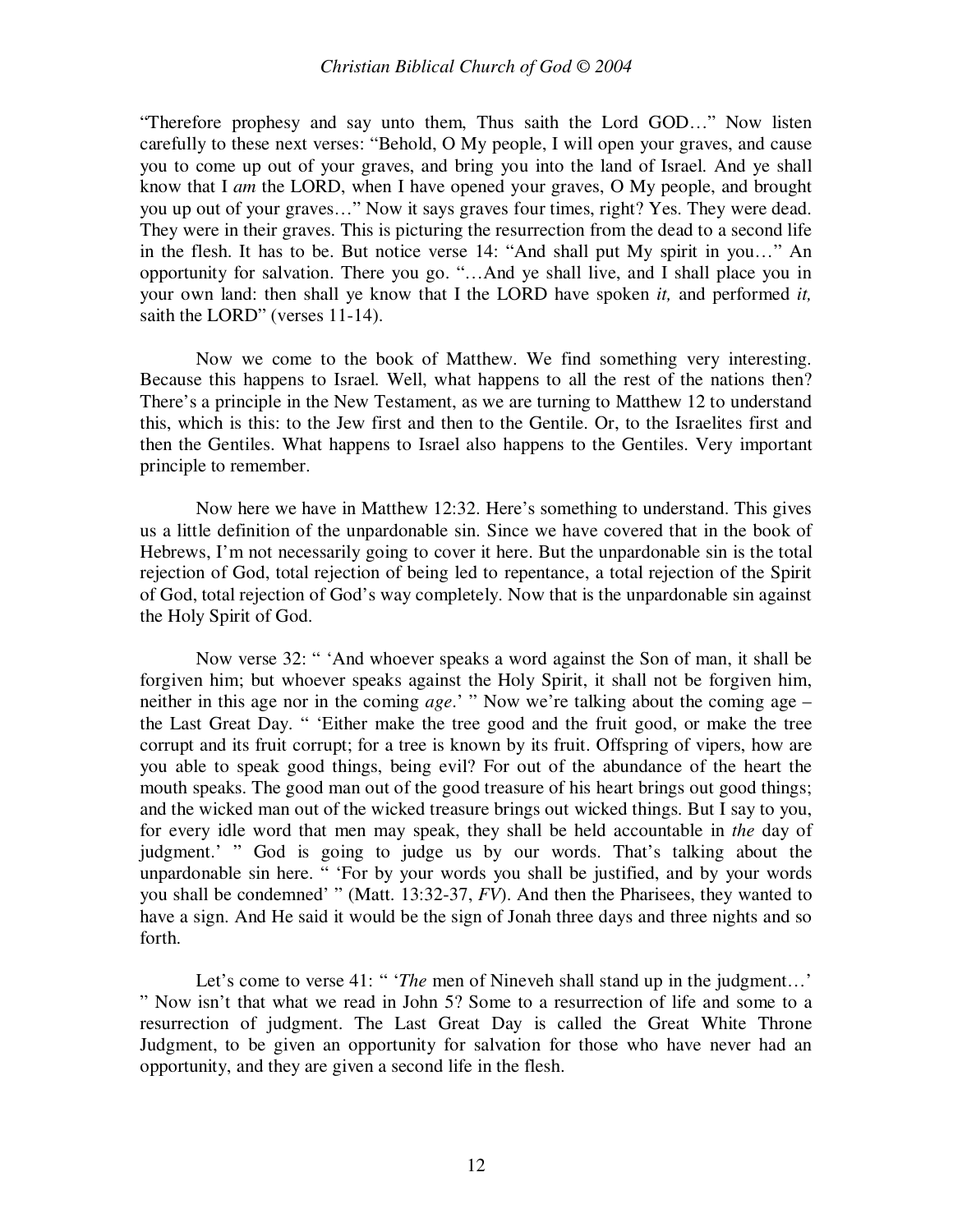Now notice: " '*The* men of Nineveh shall stand up [that means be resurrected] in the judgment with this generation [which shows that this is going to take place at the same time that Ezekiel 37 is fulfilled when all Israel is resurrected] and shall condemn it, because they repented at the proclamation of Jonah; and behold, a greater than Jonah *is* here. *The* queen of *the* south [now removed by well over a thousand years from the men of Nineveh] shall rise up in the judgment [that is be resurrected] with this generation [that's at the same time] and shall condemn it, because she came from the ends of the earth to hear the wisdom of Solomon; and behold, a greater than Solomon *is* here' " (verses 41-42, *FV*). So here we have right from the Scriptures a resurrection to life of Israel (all twelve tribes) and Gentile nations at the same time. Be resurrected and given an opportunity for salvation. Be brought back to life in the flesh, just like Lazarus and the saints were brought back to physical life so they could have an opportunity for salvation.

 Now let's see what kind of world that they are going to come back to. So what is the sum of this, brethren? Well, the sum of it is this: all those who have lived and died and have not committed the unpardonable sin are going to be raised to have an opportunity for salvation. And I think we can just refer to what we covered yesterday. They are going to live a hundred years. Now there are going to be some people who were righteous at the end of the millennium who are going to also live on through into that time.

Let's come here to Revelation 20 and let's see something that's important for us to understand. Many people have misunderstood this, which is this: remember Revelation 10, it talks about that Satan the devil is cast into the lake of fire and brimstone. He is put away. When these people are resurrected and stand in the judgment, and God is going to be fair in the judgment that He is giving them. That He is giving them an opportunity for salvation. And they are going to be judged just like we are today. What does it say of the church? "For judgment is upon the house of God. And if it begin with us, where will the sinner and the ungodly be?" (I Peter 4:17, paraphrased). So likewise they are going to be judged and have an opportunity to live. And in this second life Satan is not going to be anywhere around. Now let's just stop and ask the question: Don't you think that living one life under Satan the devil is quite sufficient? So, Satan is not going to be around. They're going to have the opportunity for salvation. And this is when God is going to fulfill that He wants all men to come to repentance and be saved. And as Peter said, He wants all men to be saved. And this is how He's going to do it.

 And you see then we have the situation which comes with the unpardonable sin. Now then we have what is called the second death. Since all men who reject the salvation of God must die twice regardless of when they lived. Therefore there has to be another phase of this second resurrection, which is the resurrection of the wicked. Now it says here…

Let's just continue the story before we get to that. Revelation 20:13: "And the sea gave up the dead *that were* in it, and death and *the* grave [hell] gave up the dead *that were* in them; and they were judged individually, according to their works." Now that's a very interesting situation here. Each one is judged individually. Now then, when they qualify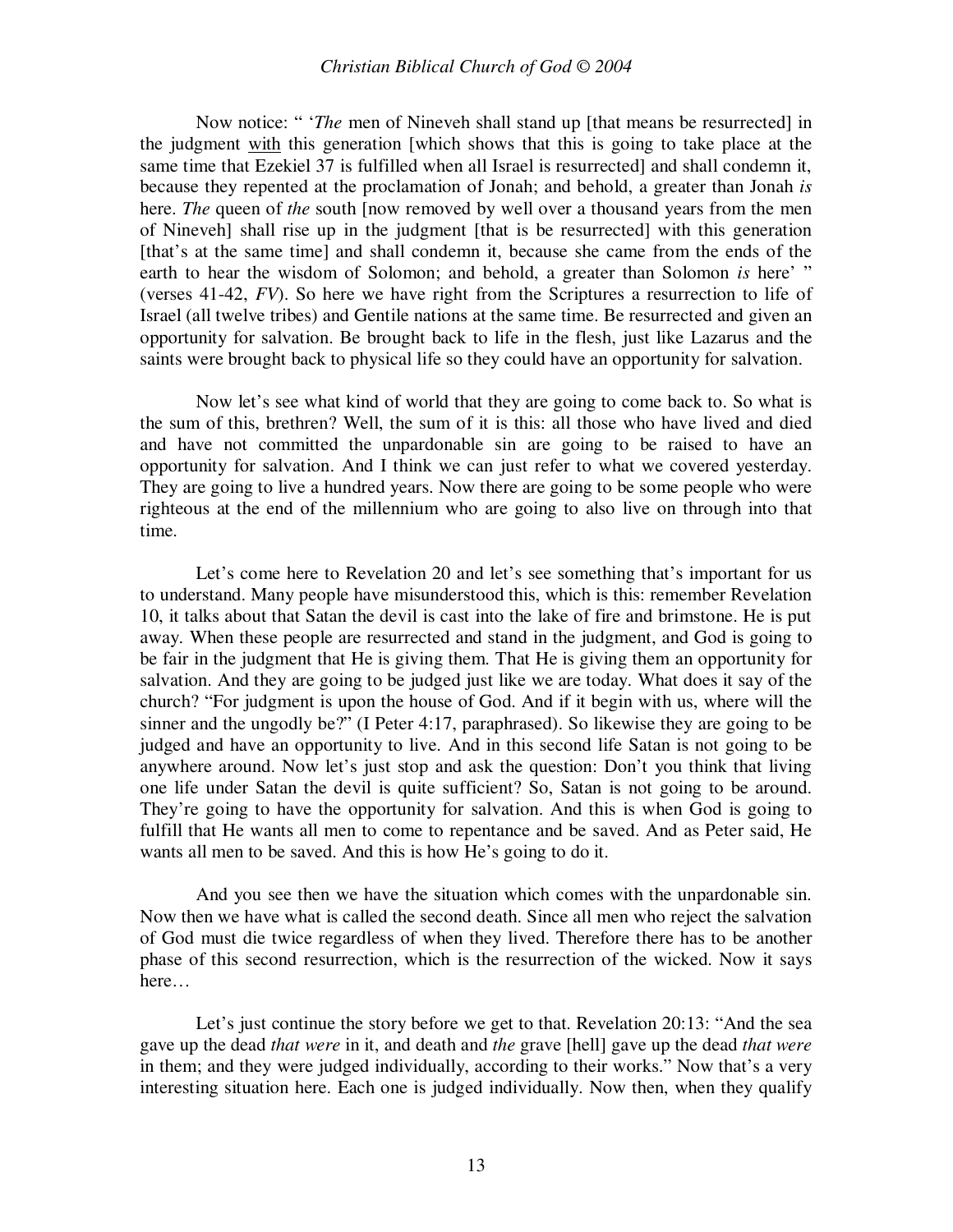for life what's going to happen? They are going to enter into life just like those during the millennium. When it came the end of the hundred years they would enter into life. All of those who do not qualify for salvation, or at this time reject the salvation of God (which they have the choice to do), then there's going to be something else that's going to happen. All those who qualify will enter into the kingdom of God. All of those who do not qualify will be left standing waiting their fate. Because it is judgment. Judgment unto life or judgment unto the second death. So what's going to happen is this: all of those who committed the unpardonable sin all the way down through history are all going to be resurrected and they are going to stand waiting their judgment to the lake of fire.

 Verse 14: "And death and *the* grave were cast into the lake of fire. This is the second death. And if anyone was not found written in the book of life, he was cast into the lake of fire" (verses 14-15, *FV*). And if they are cast into the lake of fire they are burned up, they are ashes, there is no more torment. And as it says concerning the wicked, that the righteous are going to walk on the ashes of the wicked in Malachi 4.

 Now let's look at a very interesting parable that Jesus gave in Luke 16 concerning Lazarus and the rich man. When you read this it looks like that people are tormented in hell forever. You see, and that's part of the problem with the translation in the King James Version, because it says, "and in hell." That's not correct. The Greek word *hades* is "the grave."

 So let's pick it up here Luke 16:19: " 'Now there was a certain rich man, and he was clothed in purple and fine linen, and daily indulged himself in luxury. And there was a certain poor man named Lazarus, who was laid at his porch, full of sores. And he longed to be nourished with the crumbs that fell from the rich man's table; and the dogs even came and licked his sores.' " No one to comfort him but a dog. That's why God gave dogs – to comfort people when no one else will. " 'Now it came to pass *that* the poor man died, and he was carried away by the angels into Abraham's bosom' " (Luke 16:19-22, *FV*). Now, when is he carried away? He dies. When is he carried by the angels? At the resurrection – Matthew 24. Into Abraham's bosom because Abraham, Isaac, and Jacob are going to be in the kingdom of God. So this is the first resurrection.

 " 'And the rich man also died and was buried. And in the grave he lifted up his eyes and was in torment…' " (verses 22-23, *FV*). Now when, because obviously this man had committed the unpardonable sin. Not just because he was rich. When is he going to lift up his eyes in the grave? See, that's why it's misleading where the King James says "and in hell." And I just imagine there have been thousands and thousands of fire and brimstone preachers preaching this about being tormented in hell. Not so. "In the grave he lifted up his eyes." When would that be? We just read it back there in Revelation 20. After the Great White Throne period of one hundred years. The second phase of the second resurrection takes place and the incorrigible wicked are raised to face their judgment of the second death. So this is what happened with the rich man. "And was in torment." Why was he in torment? Because he could look out and see the lake of fire out there.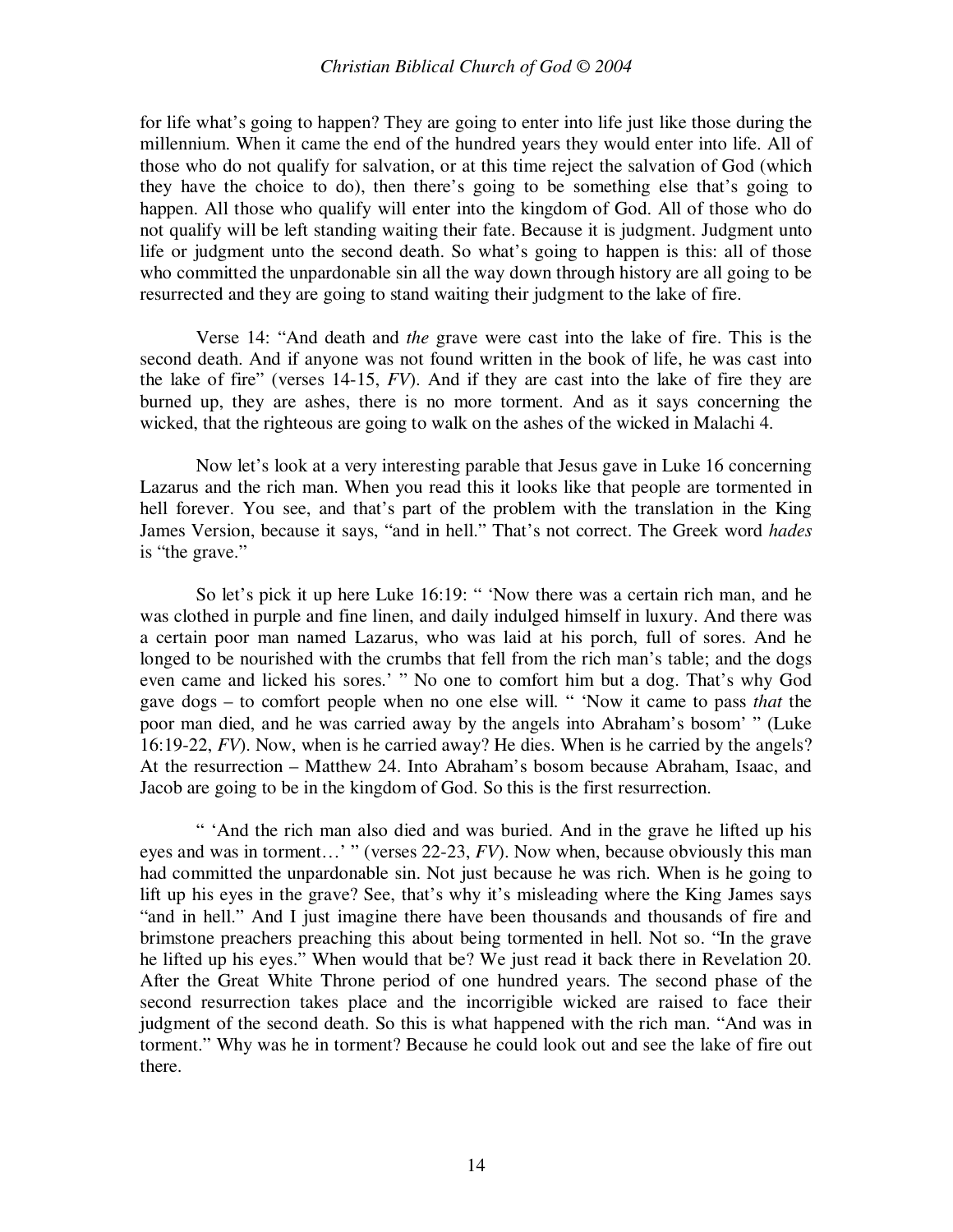" '…*For* he saw Abraham afar off, and Lazarus in his bosom. And he cried out *and* said, "Father Abraham, have compassion on me and send Lazarus, so that he may dip the tip of his finger in water and cool my tongue; for I am suffering because of this flame" '" (verses 23-24, *FV*), that is by seeing it. You'd be tormented too. How much fear would you have if you were standing on the edge of a volcano and you thought you were going in there? I mean you think about that the next time you watch Kilauea volcano in Hawaii blow up and all that lava is flowing down. "Because of this flame," not in the flame. It's a wrong translation.

 " 'Then Abraham said, "Child, remember that in your lifetime you received good things to the full, and likewise Lazarus evil things. But now he is comforted, and you are suffering. And besides all these things, between us and you a great chasm has been fixed [The difference between physical life and spiritual life. That's fixed]; so that those who desire to pass from here [facing the second death] to you are not able, nor can those from there pass to us [To go back and become a human being again. It's not possible.]." And he said, "I beseech you then, father, that you would send him to my father's house, for I have five brothers; so that he may earnestly testify to them, in order that they also may not come to this place of torment." Abraham said to him, "They have Moses and the prophets. Let them hear them" '" (verses 25-29, *FV*). Very important thing. Now are we talking about the difference between eternal life and eternal death? Yes, indeed. What is the difference? You must hear Moses. And as II Corinthians 3 has said, that in Christ the veil of the eyes is taken away at the reading of Moses when you have the Holy Spirit of God. So isn't it interesting. Moses and the Prophets are necessary for salvation, are they not? Have to be.

 "But he said, "No, Father Abraham, but if one from *the* dead would go to them, they would repent." ' " No, you see, because people will not be convinced unless they choose to repent. Unless they are convicted in heart of their sins there is no way that they will repent. And besides you're also dealing here with the unpardonable sin with the rich man. So notice verse 31: " 'And he said to him, "If they will not hear Moses and the prophets, they would not be persuaded even if one rose from *the* dead" ' " (verses 30-31, *FV*). So this parable of the rich man takes place when the dead, the incorrigible wicked who have committed the unpardonable sin, are raised from the dead to stand alongside the lake of fire with all of those who have committed the unpardonable sin, and they are all going to be cast alive into the lake of fire as God's final judgment. See, God has told all the righteous down through time, "You will see the final judgment of God. You will see the vengeance of God." And it's necessary for a demonstration of the righteousness of God that all of the wicked die together just as all who are saved will live together.

 And with this lake of fire God is going to do something. He is going to prepare the whole earth for the new heavens and the new earth. Let's come to II Peter 3 again, and let's see where it talks about the destruction of this earth in preparation for the new heaven and the new earth. Now the destruction of the earth is going to be that the lake of fire is going to envelop everything on the earth. And it will be a great renewing of the surface of the earth. Now as spirit beings, that will not affect us.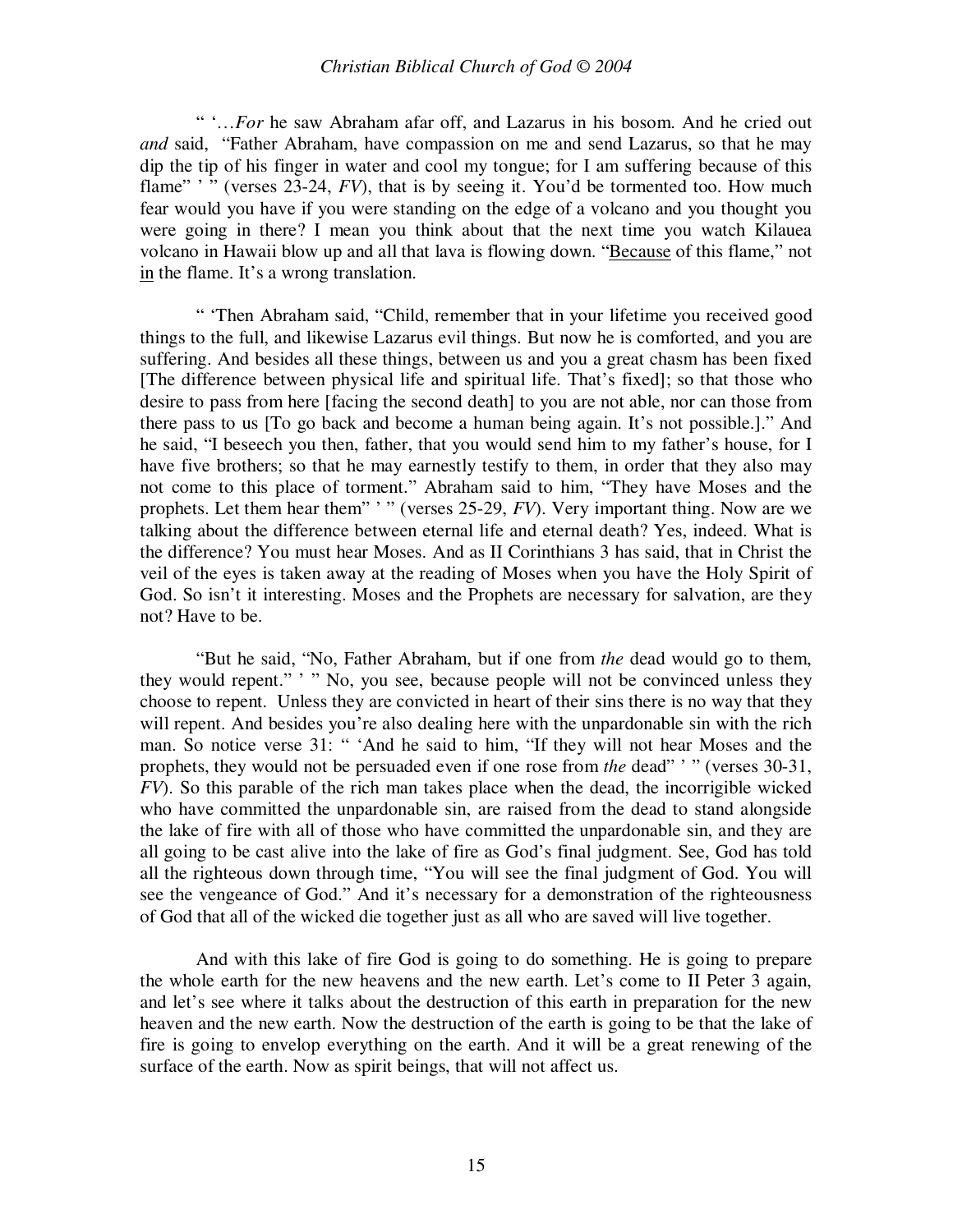We'll pick up where we left off with the verse about repentance there. II Peter 3:10: "However, the day of *the* Lord shall come as a thief in *the* night in which the heaven itself shall disappear…" Now Peter didn't have all the knowledge and understanding that John did in Revelation. So his account here is a little deficient. But we put it together a line here, a line there, a little here, and a little there, precept upon precept and that gives us understanding. But notice: "…in which the heaven itself shall disappear [now that's the heaven around the earth] with a mighty roar, and *the* elements shall pass away, burning with intense heat [and they will], and *the* earth and the works in it shall be burned up." So when the wicked are cast into the lake of fire, like it says there in Revelation 12 "death and hell are cast into the lake of fire," it envelops the whole earth. And when it does it destroys all the oceans. We'll see that in just a minute.

 Now verse 11: "Since all these things are going to be destroyed, what kind of *persons* ought you to be in holy conduct and godliness, looking forward to and striving for the coming of the day of God, during which *the* heavens, being on fire, shall be destroyed, and *the* elements, burning with intense heat, shall melt? But according to His promise, we look forward to a new heaven and a new earth, in which righteousness dwells" (verses 11-13, *FV*).

 Now let's come back to Revelation 21 and let's see the fulfillment of this that was given to John approximately thirty years after Peter wrote this, thereabouts. And here then it gives us a glimpse into the final fulfillment of the kingdom of God. Revelation 21:1: "Then I saw a new heaven and a new earth; for the first heaven and the first earth were passed away, and there was no more sea." Now you see at that time, as spirit beings, we will no longer need oceans. We need them today as physical human beings to keep the temperature on the earth suitable for human life. So there's no more sea.

 Here's the new earth. Now God is going to begin to replenish the new earth. Let's see what He does. Verse 2: "And I, John, saw the holy city, *the* new Jerusalem, coming down from God out of heaven, prepared as a bride adorned for her husband. And I heard a great voice from heaven say, 'Behold, the tabernacle of God *is* with men [that is, all men now made perfect being born again into the kingdom of God]; and He shall dwell with them, and they shall be His people; and God Himself shall be with them *and be* their God. And God shall wipe away every tear from their eyes; and *there* shall not be any more death, or sorrow, or crying; neither shall *there* be any more pain, because the former things have passed away' " (verses 2-4, *FV*). Now we enter into the glorious kingdom of God. We look forward to the new Jerusalem made by the very hands of God the Father and Jesus Christ and the angels prepared for His church.

 Verse 5: "And He Who sits on the throne said, 'Behold, I make all things new.' Then He said to me, 'Write, for these words are true and faithful [It's going to happen. It's going to come to pass.].' And He said to me, 'It is done. I am Alpha and Omega, the Beginning and the End.' " From the very beginning of the creation of Adam and Eve, clear down to the very end Christ is going to carry out and fulfill His plan as He has told us. Now then: " 'To the one who thirsts, I will give freely of the fountain of the water of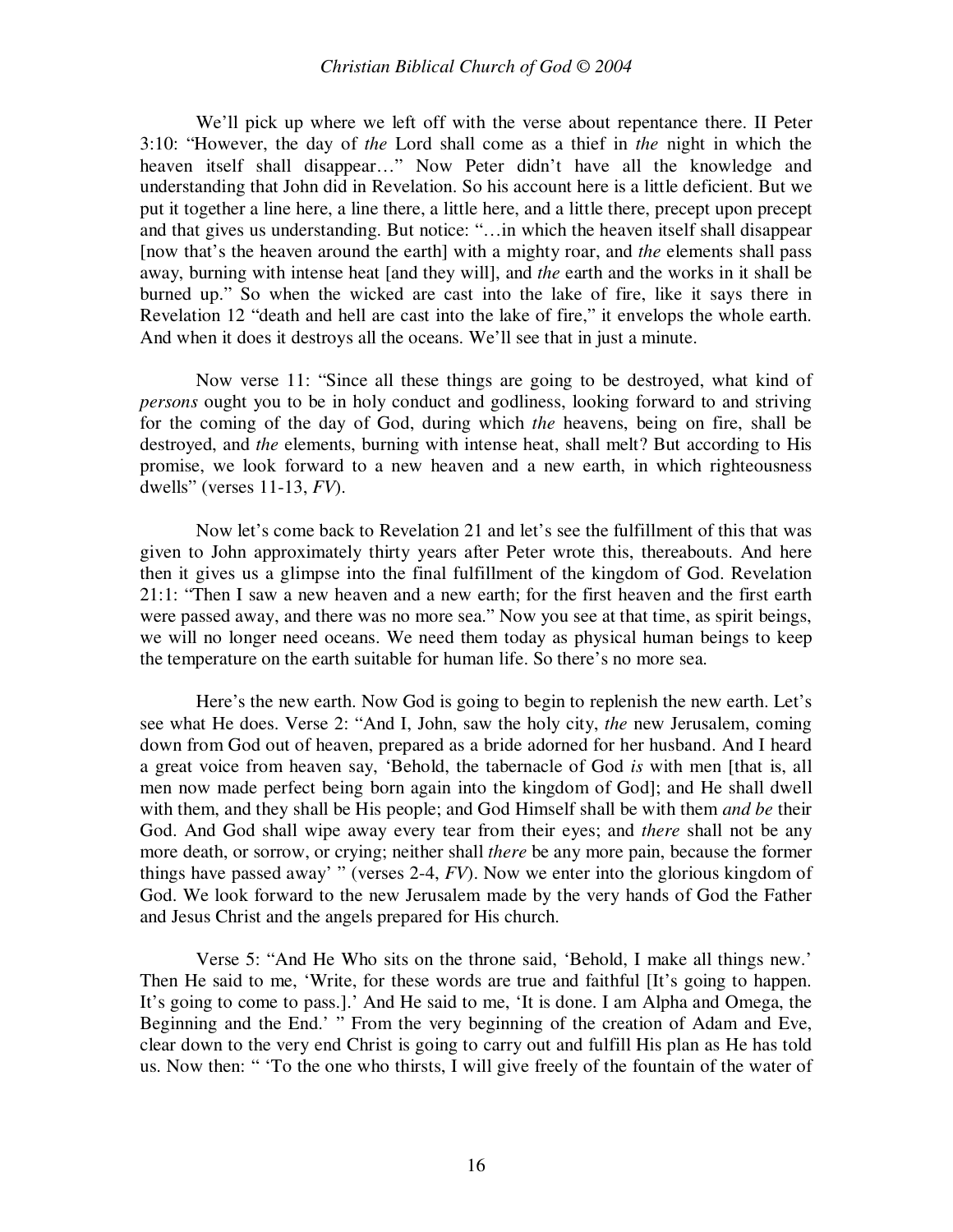life. The one who overcomes shall inherit all things; and I will be his God, and he shall be My son' " (verses 5-7, *FV*).

 Now then He gives a warning here which is very important for us to understand. " 'But *the* cowardly…' " Someone said, "Well the King James says "fearful." Now aren't we to fear God?" Well this is not the same kind of fear. This is that you don't have enough courage to be a Christian the way you ought to be, and you give up on God. The cowardly. " 'But *the* cowardly, and unbelieving, and abominable, and murderers, and fornicators, and sorcerers, and idolaters, and all liars, shall have their part in the lake that burns with fire and brimstone; which is *the* second death' " (verse 8, *FV*).

 Then there is this great vision that he sees of new Jerusalem coming down out of heaven. Fifteen hundred miles cubed. New Jerusalem: streets paved with gold, made with all of the most fine and precious stones. And I am sure that all of these, as it lists all of the stones, the wall, the gates, the pearls, and everything like that, I'm sure that he is seeing not just the physical thing of it but he is seeing that which is composed out of spirit but looks like these things. Because you see in verse 21 it says: "…and the street of the city *was* pure gold, as transparent *as* glass." Well see, that has to be spiritual. We're going to be spirit beings. Everything that we have will be made out of spirit, whether it be the clothes that we have, new Jerusalem that we dwell in, or whatever our place is. Remember Christ said in John 14 that He went away to prepare a place for us. So right now Jesus Christ is active, busy, preparing that place in new Jerusalem for us, looking forward to this day.

 Now verse 22. Something very profound and important. "And I saw no temple in it; for the Lord God Almighty and the Lamb are the temple of it." Amazing thing to be in the family of God. We're going to see God. We are going to see Jesus Christ. We're going to live with Them, we're going to dwell with Them. No need of a temple. "And the city has no need of the sun, or of the moon, that they should shine in it…" It doesn't say that they aren't there. It just says they have no need that they shine on it. "…Because the glory of God enlightens it, and the light of it *is* the Lamb" (verses 22-23, *FV*).

 "And the nations that are saved…" So here, all the nations from the millennium, all of those through the Great White Throne Judgment, all of those of the saints down through time. But here all the nations that are saved shall walk in the light of it. See, those who are in the first resurrection are going to live and dwell in new Jerusalem. All of the rest who are saved are going to live outside of Jerusalem and they are going to come to new Jerusalem. These are the nations that are saved. "…Shall walk in its light; and the kings of the earth shall bring their glory and honor into it." Yes, there's going to be ruler ship. There are going to be kings. "And its gates shall never be shut by day; for there shall be no night there. And they shall bring the glory and the honor of the nations into it" (verses 24-26, *FV*). So God is going to have us busy, producing, making, creating, doing. If God by Himself (with the help of the angels and the twenty-four elders and Jesus Christ) created all the heavens and the earth, I wonder what sort of thing He's got planned for us. See, because this indicates there's going to be a fantastic amount of things going on. We're not going to be there humdy-dumdy strumming on harps, or as the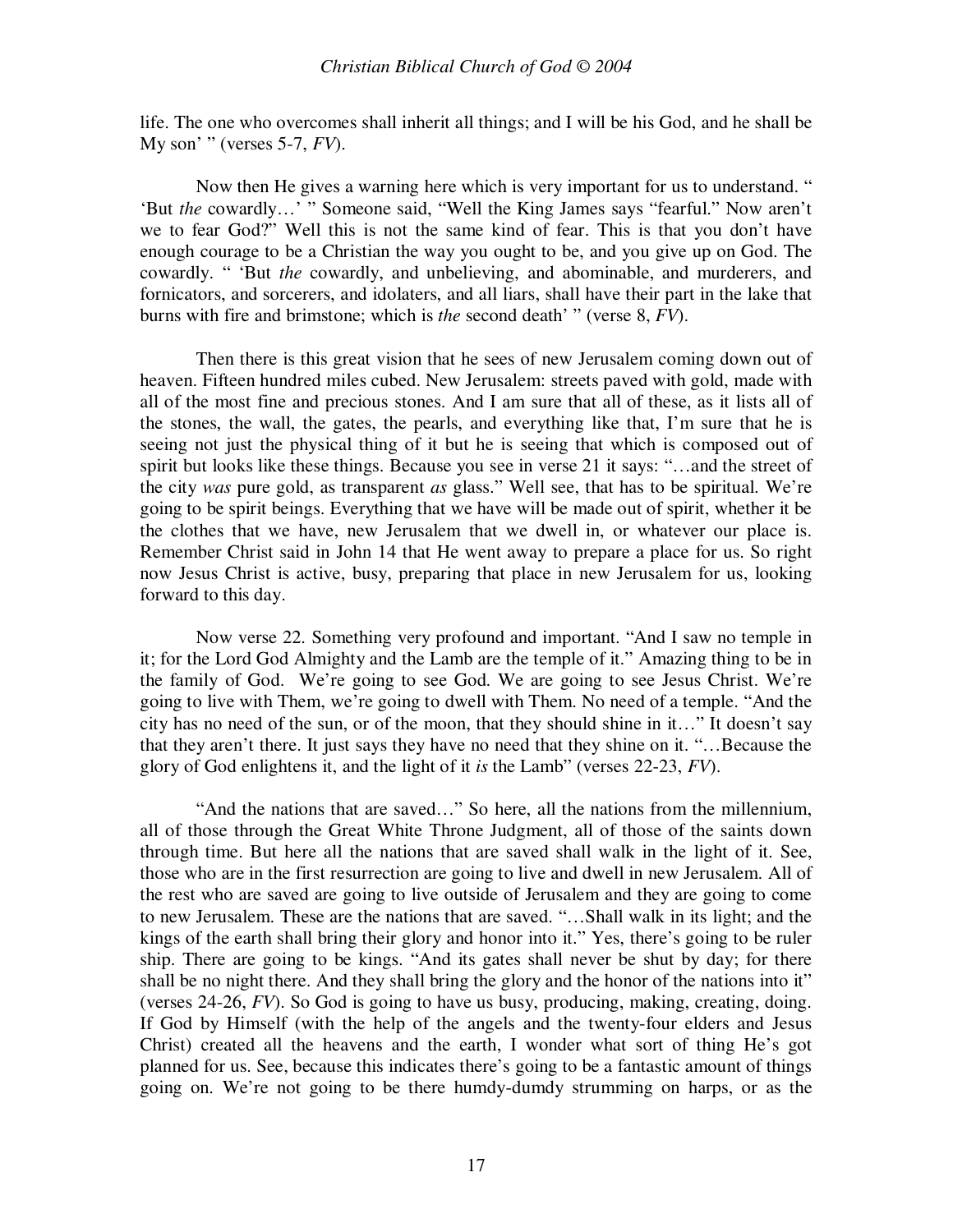beatific vision is: look at the face of God like you're staring at some thing you never understand. No, this is real spiritual life, greater, better than the best of human life.

 Now then he gives another warning: "And nothing that defiles shall ever enter into it, nor shall *anyone* who practices *an* abomination or *devises* a lie; but *only* those who are written in the Lamb's book of life" (verse 27, *FV*).

 Now then it concludes with one of the most tremendous chapters in the whole Bible – Revelation 22. Now let's think on this for just a minute. You have seven plus one, don't you, making eight? How many chapters do we have? We have three sections of seven in the book of Revelation. That makes twenty-one. Plus one is twenty-two. And moreover twenty-two is also the number of letters in the Hebrew alphabet. So here we have the eighth one again, don't we? Showing the newness of God's way and everything.

 "Then he showed me a pure river of *the* water of life, clear as crystal, flowing out from the throne of God and of the Lamb." So through all eternity the righteousness and power of God's Spirit is always going to be flowing. "*And* in the middle of *the* street, and on this side and that side of the river, *was the* tree of life…" Now I don't quite understand all of this completely, but it says: "…*the* tree of life, producing twelve *manner of* fruits, each month yielding its fruit; and the leaves of the tree *are* for *the* healing of the nations" (Rev. 22:1-2, *FV*). Now the Greek there is *therapeian* [*therapeia*], which could also mean "for the maintenance of the nations." I don't know exactly how this will fit in, but I'll tell you how we will understand it. Be there in new Jerusalem and you will know.

 And now this here's a great thing, verse 3: "And there shall be no more curse; and the throne of God and of the Lamb shall be in it; and His servants shall serve Him, and they shall see His face; and His name *is* in their foreheads" (verses 3-4, *FV*). Complete oneness with God. Here, everything that God has done in His plan has now all come together and we are ready in the family of God to begin to do the work of God which He has for us for the rest of eternity down through the ages of that eternity.

 Now notice it says: "And there shall be no night there; for they have no need of a lamp or *the* light of *the* sun, because *the* Lord God enlightens them; and they shall reign into the ages of eternity" (verse 5, *FV*). For ever and ever and ever. And that's the kind of life that God wants us to have. That's how it's going to be. That's why it says that: "The eye has not seen and the ears have not heard, neither has it entered into the heart of man the things that God has prepared for those who love Him" (I Cor. 2:9, paraphrased). That's why we need to love God with all our heart, and all our mind, and all our soul and being.

 Now we come back to the closing part here, verse 6: "And he said to me, 'These words *are* faithful and true [see, they're going to happen]; and *the* Lord God of the holy prophets sent His angel to show His servants the things that must shortly come to pass.' " And that's really true right now. It's going to come to pass shortly. " 'Behold, I am coming quickly. Blessed *is* the one who keeps the words of the prophecy of this book [meaning the whole Bible].' Now I, John, *was* the one who saw and heard these things.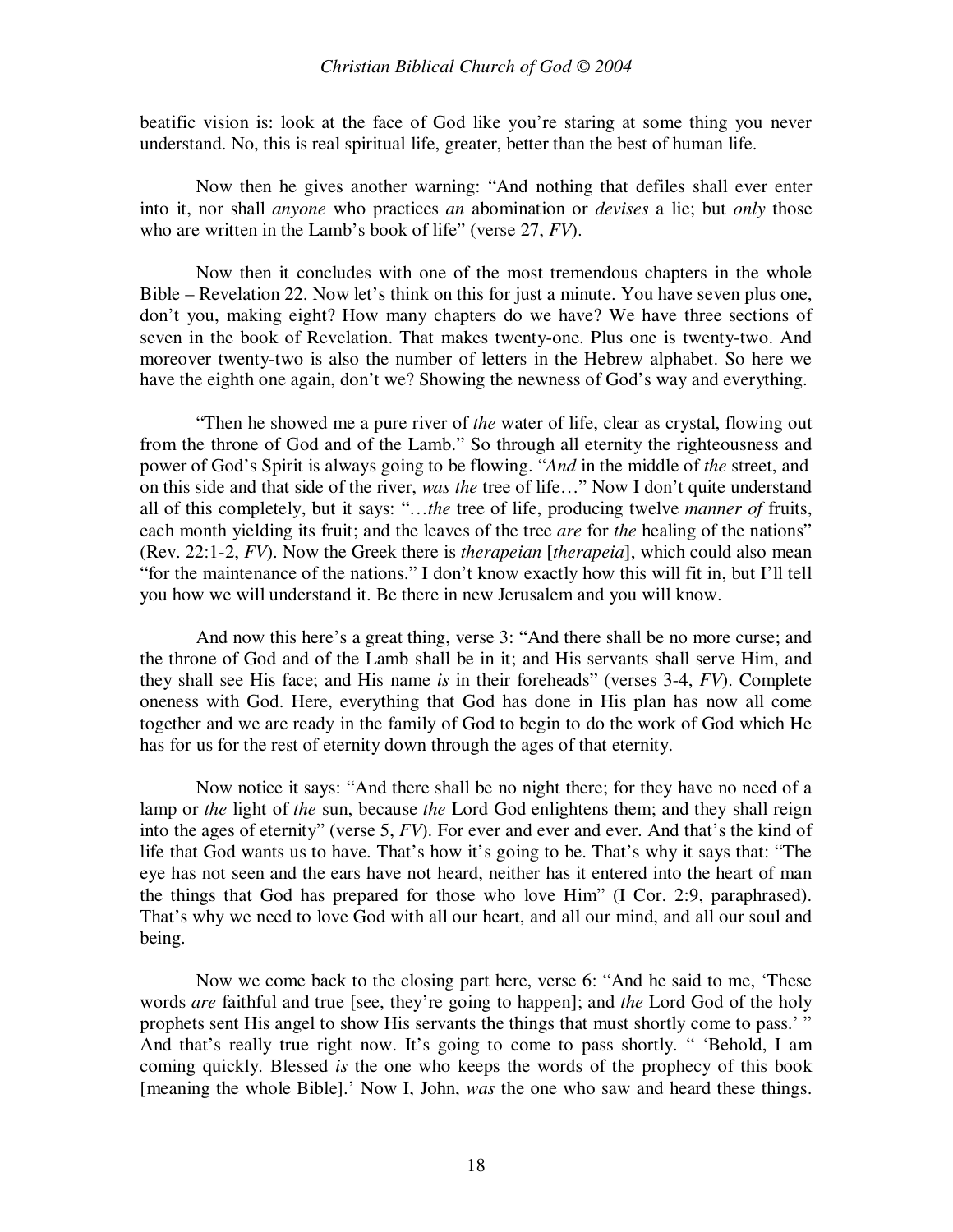And when I heard and saw, I fell down to worship before the feet of the angel who *was* showing me these things. But he said to me, 'See *that you do* not *do this*! For I am a fellow servant of yours, and of your brethren the prophets, and of those who keep the words of this book. Worship God.' And he said to me, 'Do not seal the words of the prophecy of this book because the time is near' " (verses 6-10, *FV*). In other words, when we come close to the time of the end we're going to understand it. And I think today we understand the book of Revelation more than any other time in the history of the whole world. Because we are living in the times when we see these things coming to pass.

 And then he says: " 'Let the one who is unrighteous be unrighteous still; and let the one who is filthy be filthy still; and let the one who *is* righteous be righteous still; and let the one who *is* holy be holy still. And behold, I am coming quickly; and My reward is with Me, to render to each one according as his work shall be. I am Alpha and Omega, *the* Beginning and *the* End, the First and the Last.' " God's plan has now been completed and then He's going to open up the rest of it to our understanding. And he finalizes by this: " 'Blessed *are* those who keep His commandments, that they may have the right to *eat of* the tree of life, and may enter by the gates into the city' " (verses 11-14, *FV*). Now that's the full meaning of this day, the holy day the Last Great Day. And you know why it is The Great Day.

(End Tape)